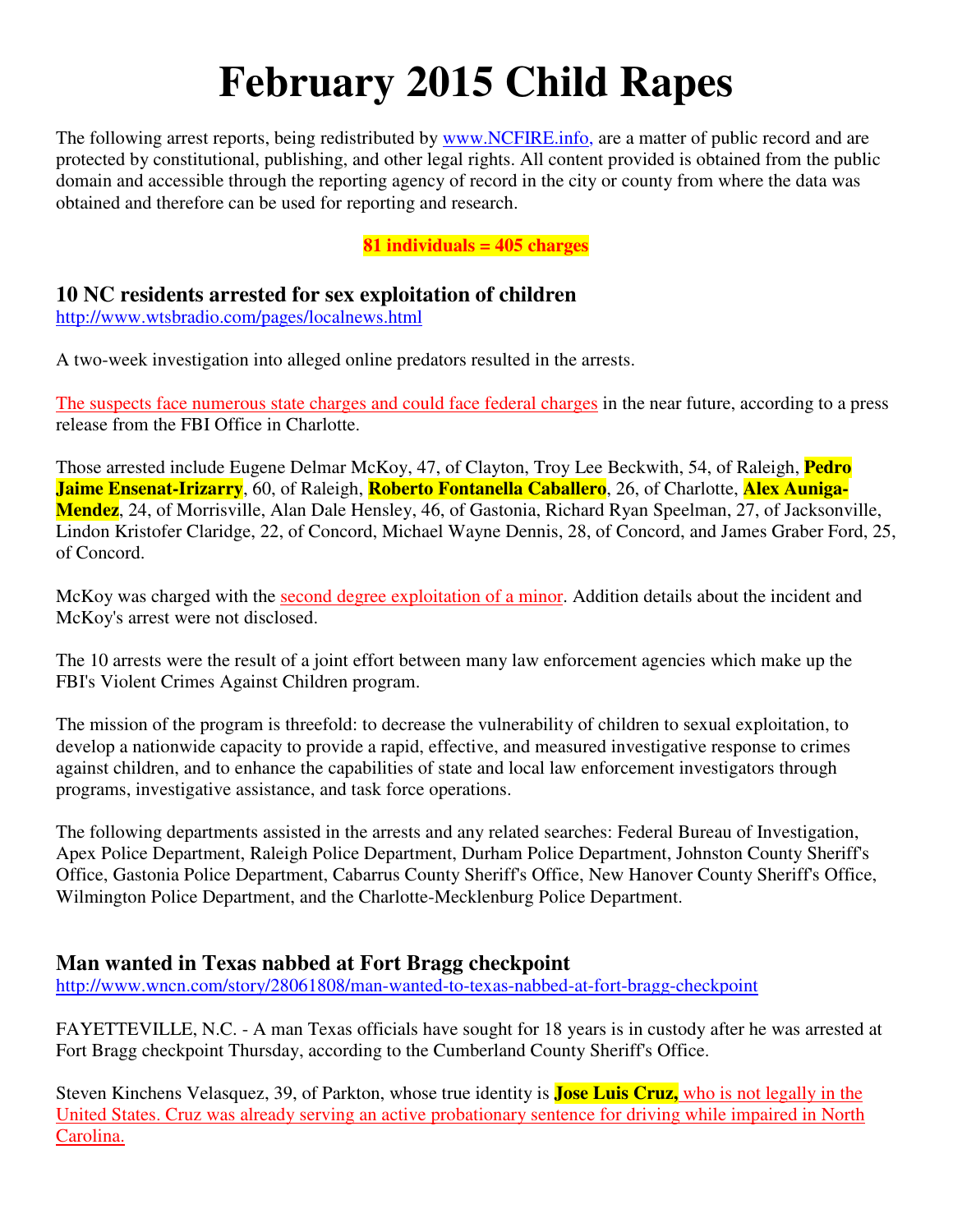But Texas lawmen had sought him for 18 years on felony charges of sexually assaulting a child. Texas officials had been looking for him since September 1997, when was charged with the aggravated assault of a child under the age of 14.

Cruz will be returned to Texas to face those charges.

Cruz was working for a landscaping company when he tried to pass through a security gate at Fort Bragg for work. Authorities there were suspicious and he was taken to the Cumberland County jail and fingerprinted.

That's when authorities realized his identity and alerted Texas officials.

# **Child molester sentenced to 25-35 years**

http://www.hickoryrecord.com/news/accused-child-molester-sentenced-to---years/article\_ab4a0106-ae5a-11e4 a1b5-3b3b968a9faf.html

NEWTON, N.C. – A 41-year-old man accused of molesting children at a day care was sentenced to 25-35 years in prison Friday, according to a news release from the 25th Prosecutorial District Attorney's office.

**Crisoforo Casarreal-Parra**, 41, of Hickory, pleaded guilty to three counts of sexual offense with a child and five counts of indecent liberties with a child.

He was sentenced in Superior Court to 25-35 years. He must also register as a sex offender and enroll in satellite-based monitoring for the remainder of his life upon his release.

Casarreal-Parra was placed in the custody of the North Carolina Department of Adult Corrections. He has an Immigration and Customs Enforcement (ICE) detainer and is subject to deportation.

The incidents occurred between January and July 2014 at a day care operated illegally by Casarreal-Parra's wife, Tonya Lynn Casarreal, 32, in Hickory. She was charged with one count of felony operating an unlicensed day care, according to previous published reports.

Investigation revealed Casarreal-Parra used the day care to access the victims he molested, both boys and girls ranging in age from 3 to 8 years old.

# **Waxhaw man arrested on 25 child porn charges**

http://www.charlotteobserver.com/2015/02/18/5522820/waxhaw-man-arrested-on-25 child.html#.VOSsReaNXPo

A Waxhaw man was arrested on multiple child pornography charges after his laptop was seized at a Pennsylvania airport, according to Tinicum Township Police.

**Ivan Teobalelo Zubiaga**, 50, is charged with 25 counts of child pornography possession, obscene and other sexual materials and criminal use of a communications facility. All the charges are third-degree.

On Saturday, Zubiaga arrived at the Philadelphia International Airport from Munich, Germany. Police say that during inspection, Zubiaga said he was in Germany for business and that he is the executive vice president for Raedlinger's Primus Line.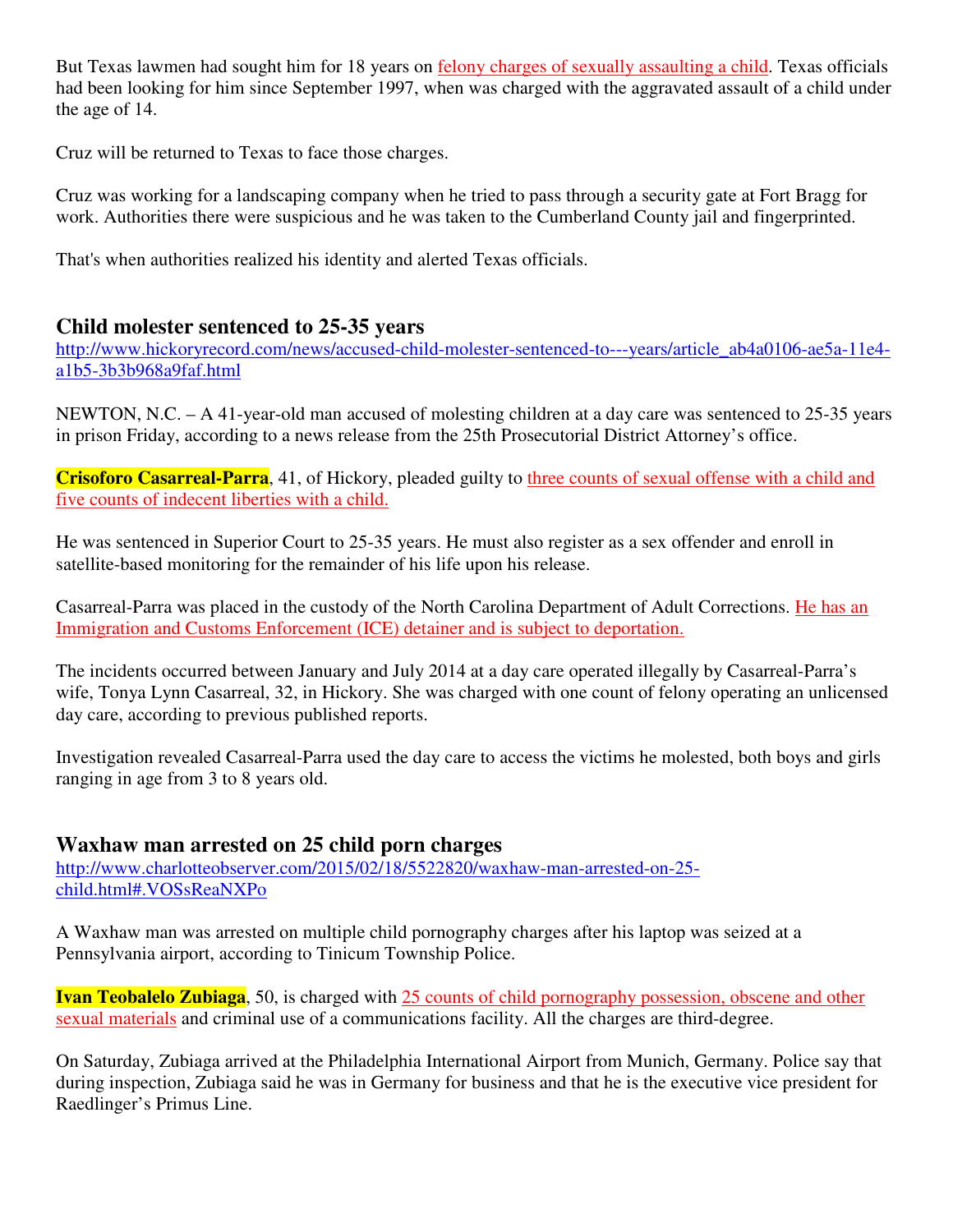During a baggage exam, authorities found two laptops, a cellphone, a hard drive and several thumb drives, which were turned over to Homeland Security Investigations (HSI) for further investigation, according to the official release.

On the devices, police say, HSI special agents found a "large volume of video files depicting suspected prepubescent males and females engaged in sexual activity with adult males."

Zubiaga told authorities he was the only one who used the laptop. He also denied personally knowing any of the alleged victims and said he only downloads and watches child pornography, which investigators say he admitted to doing for approximately 10 years.

"Those who possess child pornography fuel the appalling exploitation of innocent children," said District Attorney Jack Whelan. "Those who engage in this criminal behavior should be forewarned that law enforcement is actively working to locate and arrest them. I would like to commend HSI, and our local law enforcement for their collaborative work on this case."

Zubiaga was arraigned the same day and taken to the Delaware County prison after failing to post bail, which was set at 10 percent of \$250,000.

# **Greensboro man charged with child rape**

http://www.journalnow.com/news/crime/browns-summit-man-charged-with-rape/article\_e019bb04-ba50-11e4-910a-276aaf658aa6.html

GREENSBORO – Greensboro police charged a Browns Summit man with statutory rape on Friday.

**Francisco Alejandro Hurtado**, 22, of 801 Grentton Place, Apt. 2D, faces four counts of statutory rape and one count of taking indecent liberties with a child, according to arrest warrants.

Hurtado is accused of having sex with a 15-year-old girl on Nov. 29.

Hurtado remains in the Guilford County jail. His bail is \$100,000.

Hurtado is scheduled to appear in court at 2 p.m. Monday

## **Sex offender charged with using fake name online**

http://www.charlotteobserver.com/news/local/crime/article11371022.html#storylink=cpy

Iredell County sheriff's investigators have charged a registered sex offender with using a fake name on social media.

**Carnito Cannail Glaspy**, 32, of Statesville was arrested and jailed on \$5,000 bail this week after investigators found him using the name "Daniel Glaspy" online, Sheriff Darren Campbell said Friday.

Registered sex offenders in North Carolina must notify their sheriff's office of any online identifiers they use or intend to use. An online identifier is defined as an email address, instant message screen name, user ID, chat or other Internet communication name, the sheriff said.

While trying to verify Glaspy's registered address, a sheriff's deputy discovered Glaspy was using the fake online name, Campbell said.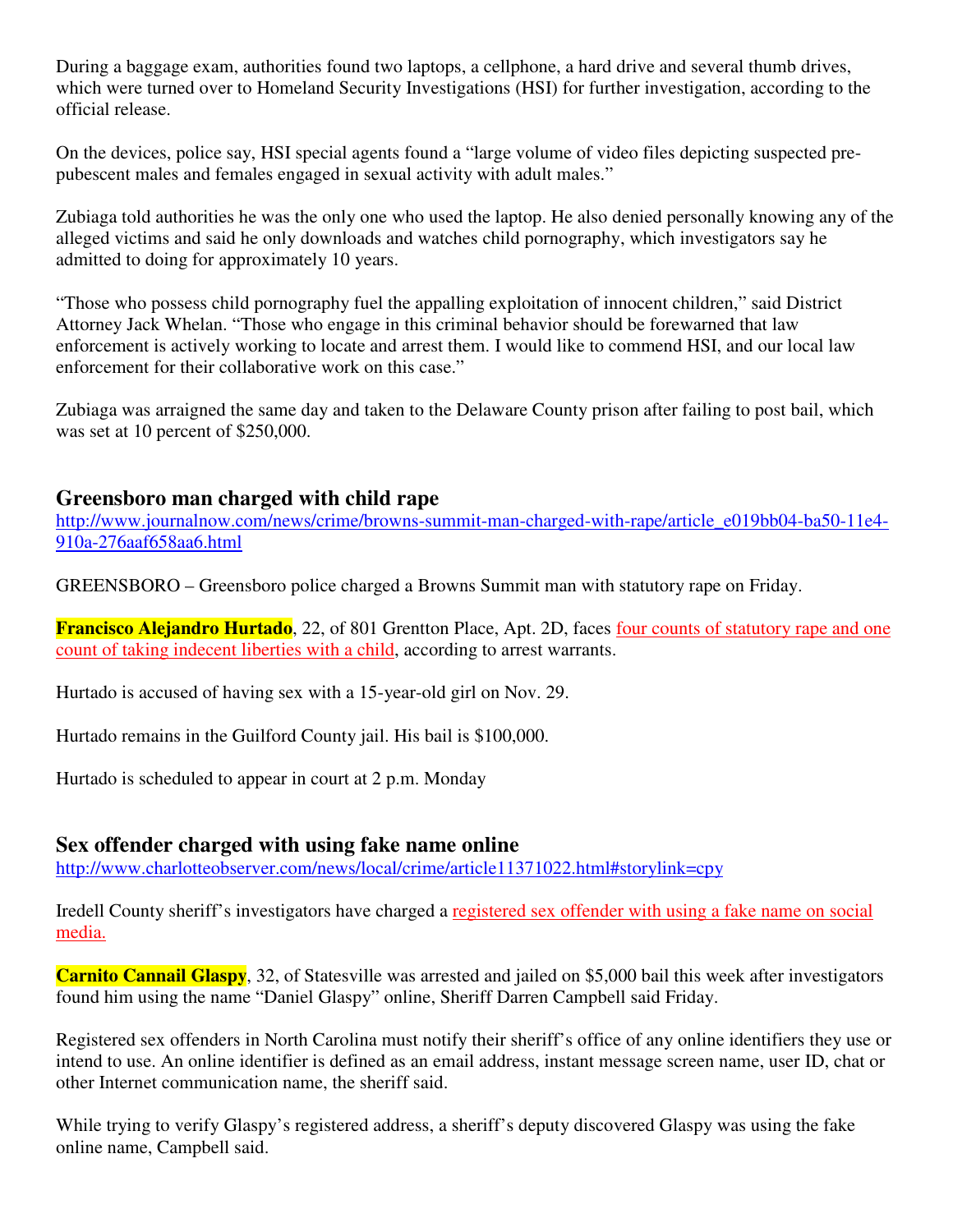## **Moore County Arrest Report**

http://www.ncarrestpdfs.com/records/28412134/michael+sean+nigro.pdf

#### Name: **Michael S Nigro**

Detention Date: February 3rd, 2015 Location: Moore County, NC Gender: Male Age: 22 Date of Birth: 04-16-1992 Height: 5 07 Weight: 200 Race: W Charges: INDECENT LIBERTIES WITH CHILD

#### **Guilford County Arrest Report**

https://www.justmugshots.com/north-carolina/guilford-county/28427639

#### Name: **Javier Antonio Benitez-Fuentes**

Detention Date: February 4th, 2015 Location: Guilford County, NC Gender: Male Age: 35 Date of Birth: 1979-07-11 Race: White Charges: FIRST DEGREE SEXUAL OFFENSE 12CR078165 FIRST DEGREE SEXUAL OFFENSE 12CR078164

http://www.ncarrestpdfs.com/records/28609420/francisco+alejandro+hurtado.pdf

**Francisco Alejandro Hurtado**  Charge #1 02/20/2015 STAT RAPE/SEX OFFN DEF >=6YR 15CR68251 #2 02/20/2015 STAT RAPE/SEX OFFN DEF >=6YR \$500,000.00 SECURED BOND 15CR68249 #3 02/20/2015 INDECENT LIBERTBTW CHILDREN 15CR68248

#### **Wake County Arrest Report**

http://www.wral.com/wake-county-nc-arrest-photos/8981628/#vuLv0XwY5Ug7dgEK.99

**Martin Mejia-Hernandez**, age 45; 5' 2", 178; M; arrested Feb 6, 2015, 10:00 a.m. in 3301 Hammond Rd Raleigh, NC by WAKE COUNTY SHERIFF Charges: Fugitive-sex offense Sexual battery (Lee Co, Fla) Fta-speeding, dwlr not impaired rev, Fta-fict/alt title/reg card/tag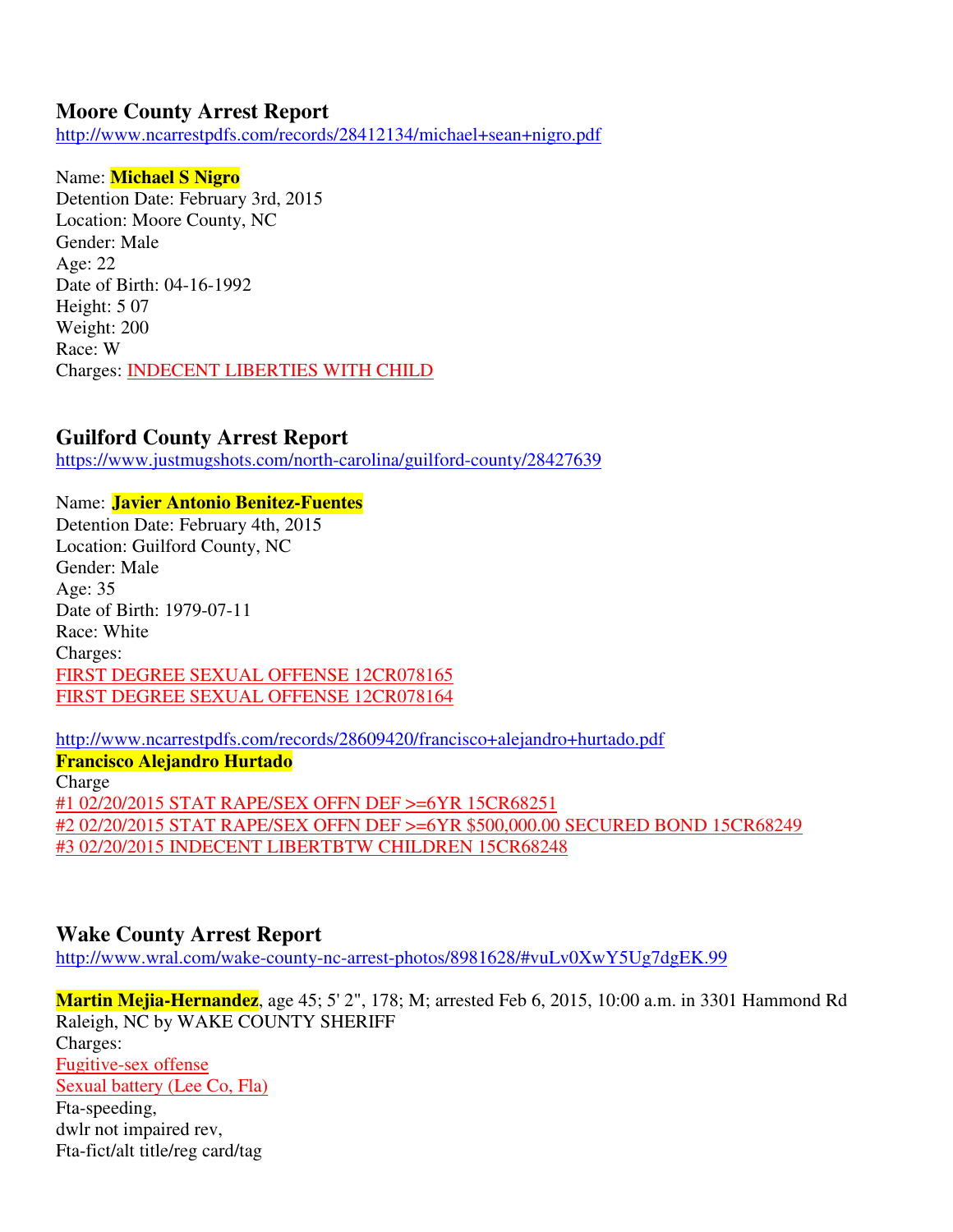## **Pitt County Arrest Report**

http://myfox8.com/2015/02/09/probation-officer-catches-nc-man-raping-6-year-old-girl/

PITT COUNTY, N.C. — Authorities say a probation officer caught a Pitt County man raping a 6-year-old on Sunday, WITN reported.

**Martin Carbajal Vasquez**, 47, is charged with rape of a child and indecent liberties with a child.

Authorities said the probation officer was at a home Sunday trying to locate Vazquez's son, who is on probation. After knocking on the home's door, the officer went to a shed where he found Vasquez and the victim.

Vasquez is in jail under a \$1 million bond.

# **Mecklenburg County Arrest Report**

http://www.charlotteobserver.com/2015/02/10/5505790/mecklenburg-county-arrests-02092015.html#storylink=cpy

**Ramirez, Romulo Alverez**: 2/ 9/2015, #1640512. 5'7", 150. Charged with: FIRST DEGREE SEX OFFENSE CHILD. INDECENT LIBERTIES WITH CHILD.

## **Brunswick County Arrest Report**

http://www.ncarrestpdfs.com/records/28538841/joshua+gomez+albarran.pdf

**Joshua Albarran** was arrested on February 12, 2015 in Brunswick County, North Carolina. Charge #1 FAIL REGISTER SEX OFFENDER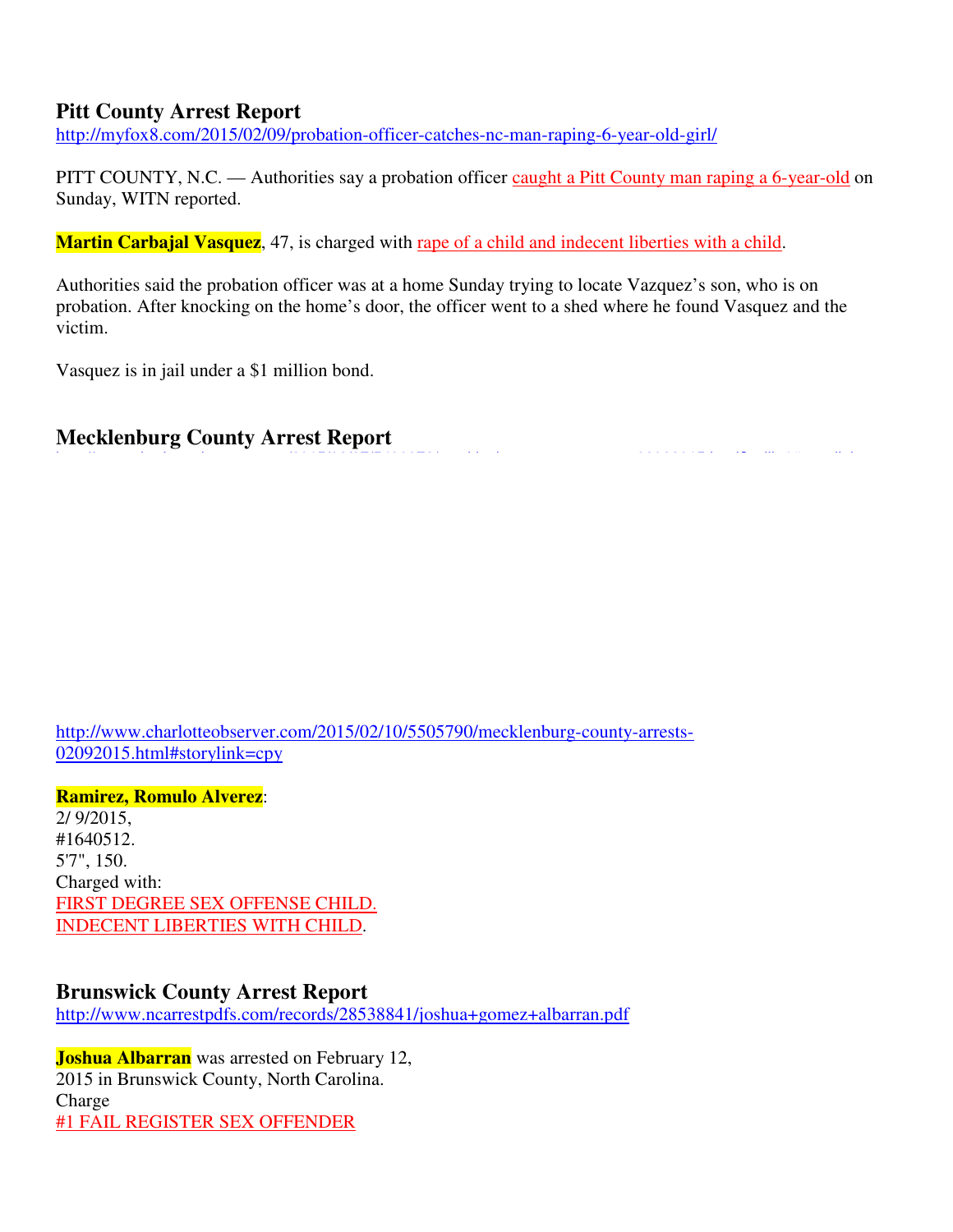## **Piedmont-Triad Arrest Report**

http://www.wxii12.com/news/local-news/north-carolina/images-who-got-arrested/11800396

**Alberto Hinojos Li**: 45, Charged with taking indecent liberties with children

# **North Carolina Court System Calendar**

http://www1.aoc.state.nc.us/www/calendars/CriminalQuery.html

| <b>Arraigned Offenses for Case Number:</b>                   | 2014001864 CRS<br><b>Arraigned Defendant Name:</b> ACOSTA, RICARDO, GARCIA<br><b>CHATHAM</b><br><b>County:</b><br><b>Court Date:</b><br>02/02/2015<br><b>Session:</b><br>AM<br><b>Court Room:</b><br>SC3A |                 |
|--------------------------------------------------------------|-----------------------------------------------------------------------------------------------------------------------------------------------------------------------------------------------------------|-----------------|
| <b>Offense Code</b>                                          | <b>Description</b>                                                                                                                                                                                        | <b>Statute</b>  |
| 1118                                                         | <b>Felony INDECENT LIBERTIES WITH CHILD</b>                                                                                                                                                               | 14-202.1        |
| <b>Arraigned Offenses for Case Number:</b>                   | 2014051511 CRS                                                                                                                                                                                            |                 |
| 9999                                                         | <b>DISSEMINATE OBSCENITY TO MINOR UNDER 16 14-190.7</b>                                                                                                                                                   |                 |
| 1118                                                         | <b>Felony INDECENT LIBERTIES WITH CHILD</b>                                                                                                                                                               | 14-202.1        |
| 1137                                                         | <b>Felony STAT RAPE/SEX OFFN DEF &gt;=6YR</b>                                                                                                                                                             | $14 - 27.7A(A)$ |
| <b>Arraigned Offenses for Case Number:</b><br>2014051512 CRS |                                                                                                                                                                                                           |                 |
| 9999                                                         | <b>DISSEMINATE OBSECENITY TO MINOR UNDER 16 14-190.7</b>                                                                                                                                                  |                 |
| 1118                                                         | <b>Felony INDECENT LIBERTIES WITH CHILD</b>                                                                                                                                                               | 14-202.1        |
| 1137                                                         | <b>Felony STAT RAPE/SEX OFFN DEF &gt;=6YR</b>                                                                                                                                                             | $14 - 27.7A(A)$ |

| Arraigned Offenses for Case Number: 2013230851 CRS |                                                                 |
|----------------------------------------------------|-----------------------------------------------------------------|
|                                                    | <b>Arraigned Defendant Name: AGUILAR-SANDOVAL, JERSSON, ISS</b> |
|                                                    | County: MECKLENBURG                                             |
| <b>Court Date: 02/23/2015</b>                      |                                                                 |
| Session: AM                                        |                                                                 |
| Court Room: 5150                                   |                                                                 |

| <b>Offense Code</b>                        | <b>Description</b>                              | <b>Statute</b> |
|--------------------------------------------|-------------------------------------------------|----------------|
| 1132                                       | <b>Felony FIRST DEGREE SEXUAL OFFENSE CHILD</b> | $14 - 27.4(A)$ |
| <b>Arraigned Offenses for Case Number:</b> | 2013230852 CRS                                  |                |
| 1132                                       | <b>Felony FIRST DEGREE SEXUAL OFFENSE CHILD</b> | $14 - 27.4(A)$ |
| <b>Arraigned Offenses for Case Number:</b> | 2013230855 CRS                                  |                |
| 1103                                       | <b>Felony FIRST DEGREE RAPE CHILD</b>           | $14 - 27.2(A)$ |
| <b>Arraigned Offenses for Case Number:</b> | 2013230856 CRS                                  |                |
| 1026                                       | <b>Felony FIRST DEGREE KIDNAPPING CHILD</b>     | 14-39          |
| <b>Arraigned Offenses for Case Number:</b> | 2013230859 CRS                                  |                |
| 1103                                       | <b>Felony FIRST DEGREE RAPE CHILD</b>           | $14 - 27.2(A)$ |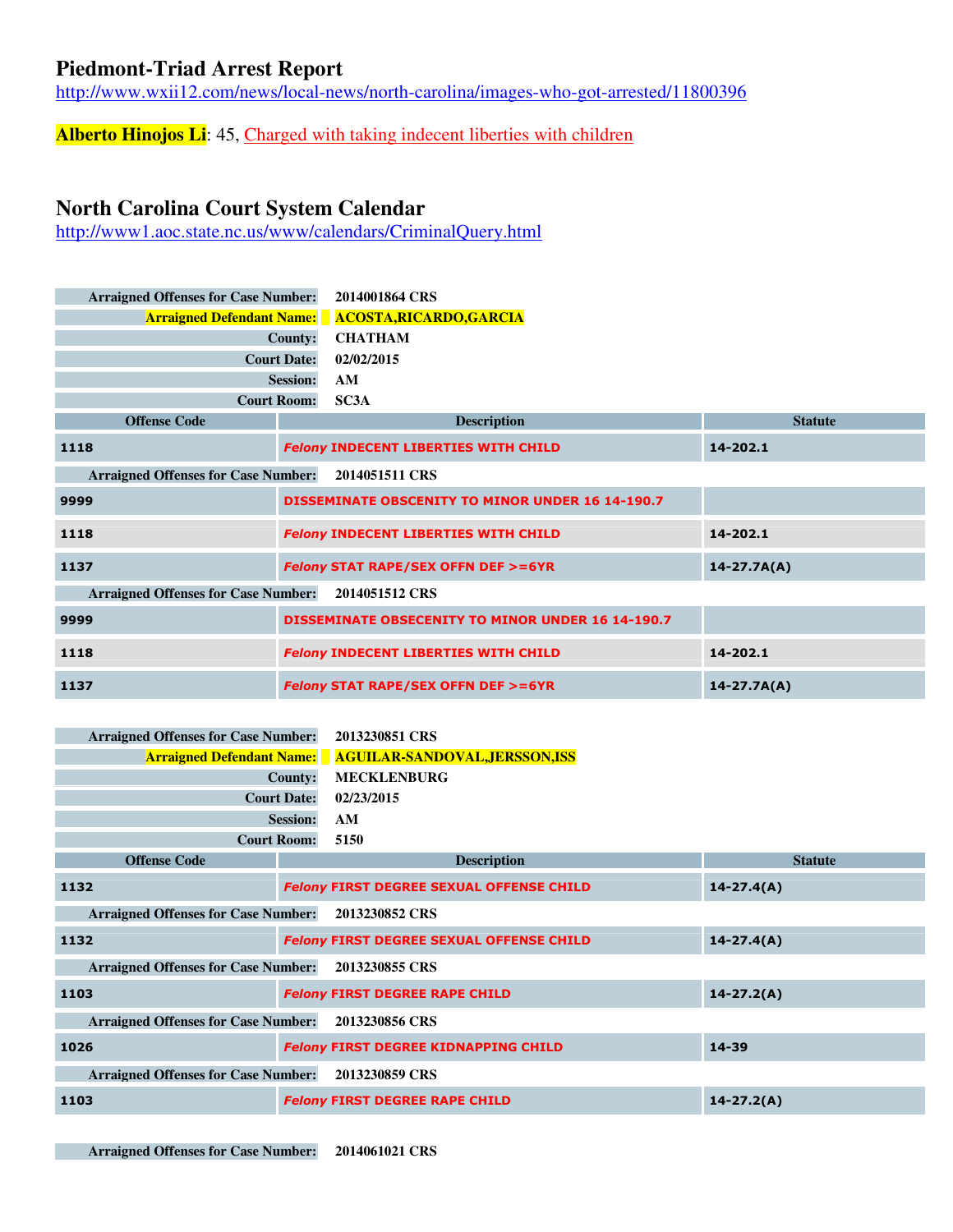|      | <b>Arraigned Defendant Name:</b> AGYEPONG, PAUL                  |                    |                                             |                |
|------|------------------------------------------------------------------|--------------------|---------------------------------------------|----------------|
|      |                                                                  | County:            | <b>CUMBERLAND</b>                           |                |
|      |                                                                  | <b>Court Date:</b> | 02/04/2015                                  |                |
|      |                                                                  | <b>Session:</b>    | AM                                          |                |
|      |                                                                  | <b>Court Room:</b> | 004A                                        |                |
|      | <b>Offense Code</b>                                              |                    | <b>Description</b>                          | <b>Statute</b> |
| 1137 | <b>Felony STAT RAPE/SEX OFFN DEF &gt;=6YR</b><br>$14 - 27.7A(A)$ |                    |                                             |                |
| 1118 |                                                                  |                    | <b>Felony INDECENT LIBERTIES WITH CHILD</b> | 14-202.1       |

| <b>Arraigned Offenses for Case Number:</b>                   |                                                                  | 2014050852 CRS                                      |                 |
|--------------------------------------------------------------|------------------------------------------------------------------|-----------------------------------------------------|-----------------|
|                                                              |                                                                  | <b>Arraigned Defendant Name:</b> AYALA, HORACIO, JR |                 |
|                                                              | County:                                                          | <b>WAYNE</b>                                        |                 |
|                                                              | <b>Court Date:</b>                                               | 02/16/2015                                          |                 |
| <b>Session:</b>                                              |                                                                  | AM                                                  |                 |
| <b>Court Room:</b>                                           |                                                                  | 0001                                                |                 |
| <b>Offense Code</b>                                          |                                                                  | <b>Description</b>                                  | <b>Statute</b>  |
| 1137                                                         | <b>Felony STAT RAPE/SEX OFFN DEF &gt;=6YR</b><br>$14 - 27.7A(A)$ |                                                     |                 |
| <b>Arraigned Offenses for Case Number:</b><br>2014050853 CRS |                                                                  |                                                     |                 |
| 1137                                                         |                                                                  | <b>Felony STAT RAPE/SEX OFFN DEF &gt;=6YR</b>       | $14 - 27.7A(A)$ |

| <b>Arraigned Offenses for Case Number:</b>     | 2014050805 CRS                              |                |
|------------------------------------------------|---------------------------------------------|----------------|
| <b>Arraigned Defendant Name:</b> BAEZ, ANTONIO |                                             |                |
| <b>County:</b>                                 | <b>MCDOWELL</b>                             |                |
| <b>Court Date:</b>                             | 02/09/2015                                  |                |
| <b>Session:</b>                                | AM                                          |                |
| <b>Court Room:</b>                             | 0002                                        |                |
| <b>Offense Code</b>                            | <b>Description</b>                          | <b>Statute</b> |
| 1118                                           | <b>Felony INDECENT LIBERTIES WITH CHILD</b> | 14-202.1       |

| <b>Arraigned Offenses for Case Number:</b> | 2013052802 CRS                                             |                 |  |
|--------------------------------------------|------------------------------------------------------------|-----------------|--|
|                                            | <b>Arraigned Defendant Name:</b> BARANOA, JENEY, HERNANDEZ |                 |  |
| County:                                    | <b>ROBESON</b>                                             |                 |  |
| <b>Court Date:</b>                         | 02/02/2015                                                 |                 |  |
| <b>Session:</b>                            | AM                                                         |                 |  |
| <b>Court Room:</b>                         | 002A                                                       |                 |  |
| <b>Offense Code</b>                        | <b>Description</b><br><b>Statute</b>                       |                 |  |
| 1137                                       | <b>Felony STAT RAPE/SEX OFFN DEF &gt;=6YR</b>              | $14 - 27.7A(A)$ |  |

| <b>Arraigned Offenses for Case Number:</b> |                    | 2014002058 CRS                                                  |                   |
|--------------------------------------------|--------------------|-----------------------------------------------------------------|-------------------|
|                                            |                    | <b>Arraigned Defendant Name:</b> CARDENAS, GUSTAVO, COVARRUBIAS |                   |
|                                            | County:            | <b>DURHAM</b>                                                   |                   |
|                                            | <b>Court Date:</b> | 03/02/2015                                                      |                   |
|                                            | <b>Session:</b>    | AM                                                              |                   |
|                                            | <b>Court Room:</b> | 007D                                                            |                   |
| <b>Offense Code</b>                        |                    | <b>Description</b>                                              | <b>Statute</b>    |
| 3632                                       |                    | Felony INCEST CHILD $13/14/15$ DEF $> = 6$                      | $14-178(B)(1)(B)$ |
| 1137                                       |                    | <b>Felony STAT RAPE/SEX OFFN DEF &gt;=6YR</b>                   | $14 - 27.7A(A)$   |
| 1118                                       |                    | <b>Felony INDECENT LIBERTIES WITH CHILD</b>                     | 14-202.1          |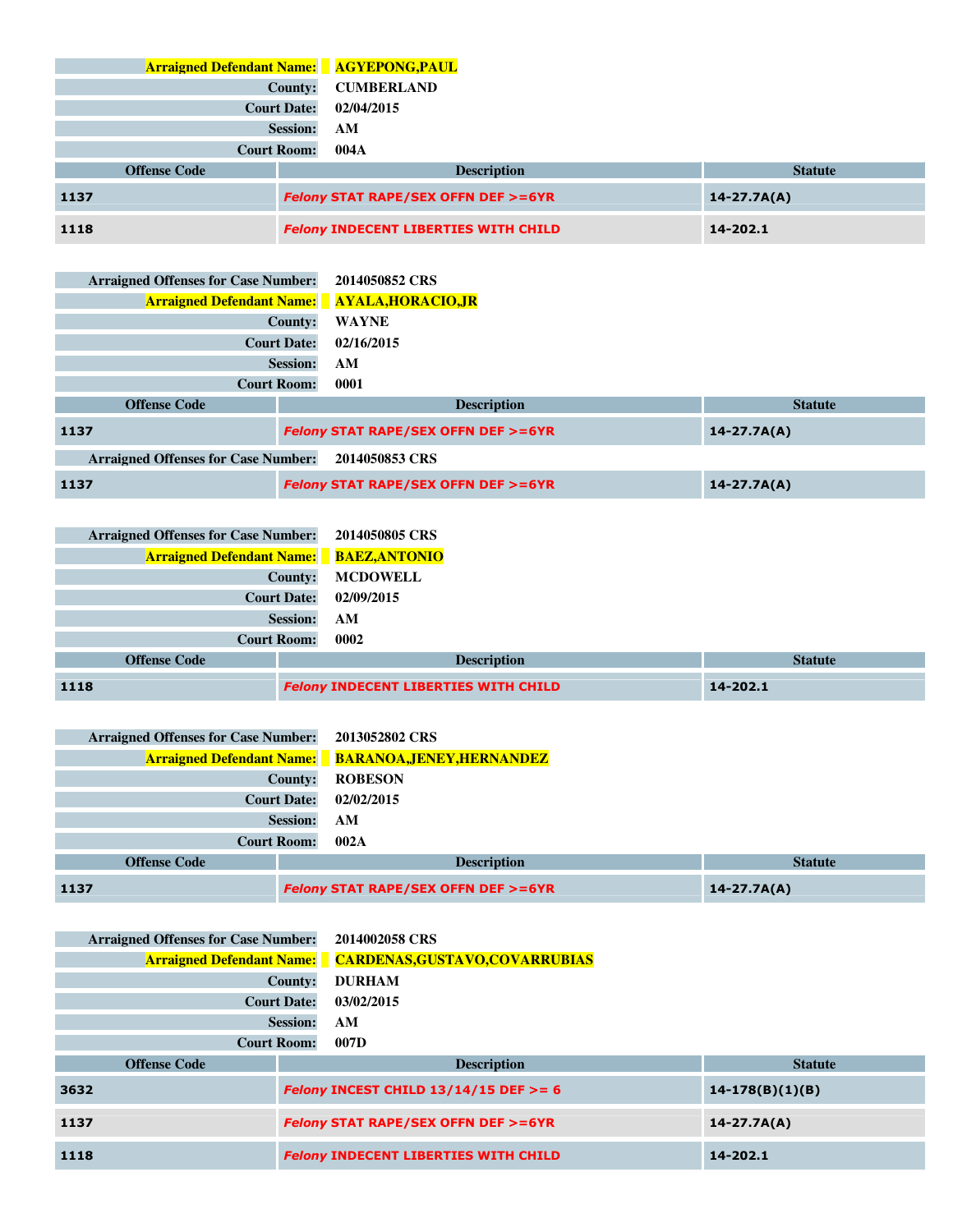**Arraigned Offenses for Case Number: 2014053695 CRS**

| 3633 | Felony INCEST CHILD 13/14/15 DEF> 4<6         | $14 - 178(B)(2)$ |
|------|-----------------------------------------------|------------------|
| 1137 | <b>Felony STAT RAPE/SEX OFFN DEF &gt;=6YR</b> | $14 - 27.7A(A)$  |
| 1118 | <b>Felony INDECENT LIBERTIES WITH CHILD</b>   | 14-202.1         |

| <b>Arraigned Offenses for Case Number:</b>         | 2014004489 CRS                                              |                 |
|----------------------------------------------------|-------------------------------------------------------------|-----------------|
|                                                    | <b>Arraigned Defendant Name: CASARREAL-PARRA, CRISOFORO</b> |                 |
|                                                    | <b>CATAWBA</b><br><b>County:</b>                            |                 |
|                                                    | <b>Court Date:</b><br>02/02/2015                            |                 |
|                                                    | <b>Session:</b><br>AM                                       |                 |
|                                                    | <b>Court Room:</b><br>0002                                  |                 |
| <b>Offense Code</b>                                | <b>Description</b>                                          | <b>Statute</b>  |
| 3636                                               | <b>Felony SEXUAL OFFENSE WITH A CHILD</b>                   | $14 - 27.4A(A)$ |
| Arraigned Offenses for Case Number: 2014004490 CRS |                                                             |                 |
| 3636                                               | <b>Felony SEXUAL OFFENSE WITH A CHILD</b>                   | $14 - 27.4A(A)$ |
| Arraigned Offenses for Case Number: 2014004491 CRS |                                                             |                 |
| 1118                                               | <b>Felony INDECENT LIBERTIES WITH CHILD</b>                 | 14-202.1        |
| Arraigned Offenses for Case Number: 2014004492 CRS |                                                             |                 |
| 1118                                               | <b>Felony INDECENT LIBERTIES WITH CHILD</b>                 | 14-202.1        |
| Arraigned Offenses for Case Number: 2014004493 CRS |                                                             |                 |
| 1118                                               | <b>Felony INDECENT LIBERTIES WITH CHILD</b>                 | 14-202.1        |
| <b>Arraigned Offenses for Case Number:</b>         | 2014053888 CRS                                              |                 |
| 3636                                               | <b>Felony SEXUAL OFFENSE WITH A CHILD</b>                   | $14 - 27.4A(A)$ |
| <b>Arraigned Offenses for Case Number:</b>         | 2014053889 CRS                                              |                 |
| 1118                                               | <b>Felony INDECENT LIBERTIES WITH CHILD</b>                 | 14-202.1        |
| 1118                                               | <b>Felony INDECENT LIBERTIES WITH CHILD</b>                 | 14-202.1        |

| <b>Arraigned Offenses for Case Number:</b>                  | 2014218580 CRS                                             |          |
|-------------------------------------------------------------|------------------------------------------------------------|----------|
|                                                             | <b>Arraigned Defendant Name:</b> CAZUELA, RAFAEL, JAHUEY   |          |
| <b>County:</b>                                              | <b>WAKE</b>                                                |          |
| <b>Court Date:</b>                                          | 02/02/2015                                                 |          |
| <b>Session:</b>                                             | AM                                                         |          |
| <b>Court Room:</b>                                          | 0701                                                       |          |
| <b>Description</b><br><b>Offense Code</b><br><b>Statute</b> |                                                            |          |
| 1120                                                        | <b>Felony FIRST DEGREE RAPE CHILD</b><br>$14 - 27.2(A)(1)$ |          |
| 1118                                                        | <b>Felony INDECENT LIBERTIES WITH CHILD</b>                | 14-202.1 |

| Arraigned Offenses for Case Number: 2011050274 CRS |                                                         |                |
|----------------------------------------------------|---------------------------------------------------------|----------------|
|                                                    | <b>Arraigned Defendant Name:</b> CERBONE, SALVATORE, JR |                |
|                                                    | <b>ROWAN</b><br>County:                                 |                |
|                                                    | <b>Court Date:</b><br>02/09/2015                        |                |
|                                                    | <b>Session:</b><br>AM                                   |                |
|                                                    | <b>Court Room:</b><br>0002                              |                |
| <b>Offense Code</b>                                | <b>Description</b>                                      | <b>Statute</b> |
| 1118                                               | <b>Felony INDECENT LIBERTIES WITH CHILD</b>             | 14-202.1       |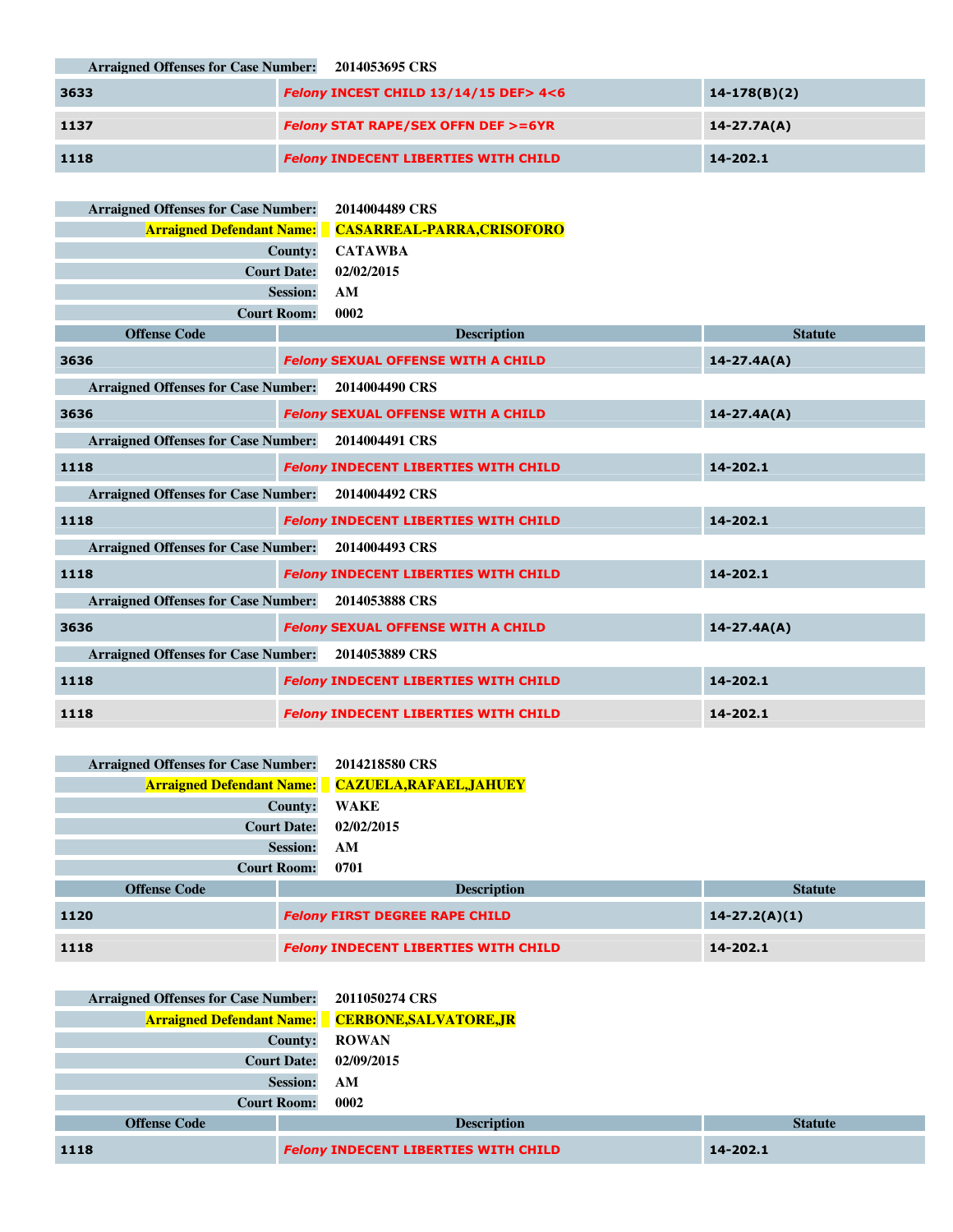**Arraigned Offenses for Case Number: 2011050622 CRS**

| 1103                                                         | <b>Felony FIRST DEGREE RAPE</b>           | $14 - 27.2(A)$ |  |  |
|--------------------------------------------------------------|-------------------------------------------|----------------|--|--|
| <b>Arraigned Offenses for Case Number:</b>                   | 2011050623 CRS                            |                |  |  |
| 1103                                                         | <b>Felony FIRST DEGREE RAPE</b>           | $14 - 27.2(A)$ |  |  |
| <b>Arraigned Offenses for Case Number:</b>                   | 2011050624 CRS                            |                |  |  |
| 1134                                                         | <b>Felony SEX OFFENSE - PARENTAL ROLE</b> | $14 - 27.7(A)$ |  |  |
| <b>Arraigned Offenses for Case Number:</b><br>2011050625 CRS |                                           |                |  |  |
| 1134                                                         | <b>Felony SEX OFFENSE - PARENTAL ROLE</b> | $14 - 27.7(A)$ |  |  |

| <b>Arraigned Offenses for Case Number:</b> |                    | 2014052886 CRS                                       |                 |
|--------------------------------------------|--------------------|------------------------------------------------------|-----------------|
|                                            |                    | <b>Arraigned Defendant Name:</b> CORNEJO,JAIME,MEJIA |                 |
|                                            | County:            | <b>CABARRUS</b>                                      |                 |
|                                            | <b>Court Date:</b> | 02/09/2015                                           |                 |
|                                            | <b>Session:</b>    | AM                                                   |                 |
|                                            | <b>Court Room:</b> | 0001                                                 |                 |
| <b>Offense Code</b>                        |                    | <b>Description</b>                                   | <b>Statute</b>  |
| 1137                                       |                    | <b>Felony STAT RAPE/SEX OFFN DEF &gt;=6YR</b>        | $14 - 27.7A(A)$ |
| <b>Arraigned Offenses for Case Number:</b> |                    | 2014052887 CRS                                       |                 |
| 1118                                       |                    | <b>Felony INDECENT LIBERTIES WITH CHILD</b>          | 14-202.1        |

| Arraigned Offenses for Case Number: 2013053830 CRS |                                                          |
|----------------------------------------------------|----------------------------------------------------------|
|                                                    | <b>Arraigned Defendant Name:</b> CORONA, NICOLAS, ZAVALA |
|                                                    | County: ALAMANCE                                         |
|                                                    | <b>Court Date: 02/16/2015</b>                            |
| Session: AM                                        |                                                          |
| <b>Court Room: SUCR</b>                            |                                                          |

| <b>Offense Code</b>                        | <b>Description</b>                                | <b>Statute</b>  |
|--------------------------------------------|---------------------------------------------------|-----------------|
| 1118                                       | <b>Felony INDECENT LIBERTIES WITH CHILD</b>       | 14-202.1        |
| 1118                                       | <b>Felony INDECENT LIBERTIES WITH CHILD</b>       | 14-202.1        |
| 1118                                       | <b>Felony INDECENT LIBERTIES WITH CHILD</b>       | 14-202.1        |
| <b>Arraigned Offenses for Case Number:</b> | 2013053827 CRS                                    |                 |
| 1122                                       | <b>Felony SECOND DEGREE RAPE CHILD</b>            | $14 - 27.3(A)$  |
| 1122                                       | <b>Felony SECOND DEGREE RAPE CHILD</b>            | $14 - 27.3(A)$  |
| 1124                                       | <b>Felony SECOND DEGREE SEXUAL OFFENSE CHILD</b>  | $14 - 27.5(A)$  |
| <b>Arraigned Offenses for Case Number:</b> | 2013053828 CRS                                    |                 |
| 1124                                       | <b>Felony SECOND DEGREE SEXUAL OFFENSE CHILD</b>  | $14 - 27.5(A)$  |
| 1146                                       | <b>Felony ATTEMPT SECOND DEGREE RAPE CHILD</b>    | $14 - 27.3$     |
| 1124                                       | <b>Felony SECOND DEGREE SEXUAL OFFENSE CHILD</b>  | $14 - 27.5(A)$  |
| <b>Arraigned Offenses for Case Number:</b> | 2013053831 CRS                                    |                 |
| 1139                                       | <b>Felony STAT RAPE/SEX OFFN DEF&gt;4-&lt;6YR</b> | $14 - 27.7A(B)$ |
| 1118                                       | <b>Felony INDECENT LIBERTIES WITH CHILD</b>       | 14-202.1        |

٠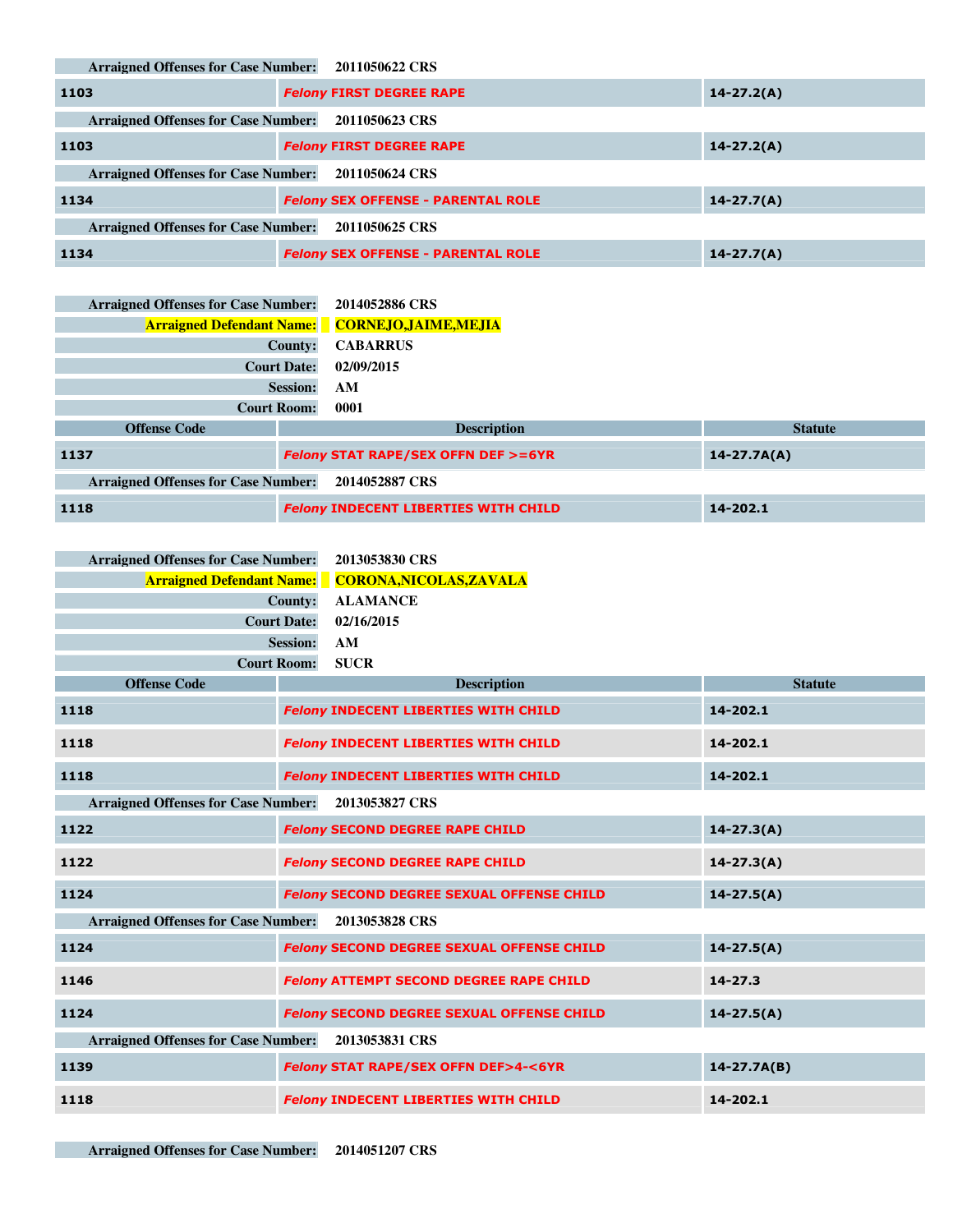|      |                     |                    | <b>Arraigned Defendant Name:</b> CORTEZ, EDWARDO, CEDILLO |                 |
|------|---------------------|--------------------|-----------------------------------------------------------|-----------------|
|      |                     | <b>County:</b>     | <b>ROCKINGHAM</b>                                         |                 |
|      |                     | <b>Court Date:</b> | 02/02/2015                                                |                 |
|      |                     | <b>Session:</b>    | AM                                                        |                 |
|      |                     | <b>Court Room:</b> | SET2                                                      |                 |
|      | <b>Offense Code</b> |                    | <b>Description</b>                                        | <b>Statute</b>  |
| 1139 |                     |                    | <b>Felony STAT RAPE/SEX OFFN DEF&gt;4-&lt;6YR</b>         | $14 - 27.7A(B)$ |
| 1118 |                     |                    | <b>Felony INDECENT LIBERTIES WITH CHILD</b>               | 14-202.1        |

| <b>Arraigned Offenses for Case Number:</b> |                    | 2007050682 CRS                                |                 |
|--------------------------------------------|--------------------|-----------------------------------------------|-----------------|
| <b>Arraigned Defendant Name:</b>           |                    | <b>CUEVA, ABRAHAM, GONZALEZ</b>               |                 |
|                                            | <b>County:</b>     | <b>UNION</b>                                  |                 |
|                                            | <b>Court Date:</b> | 02/04/2015                                    |                 |
|                                            | <b>Session:</b>    | AM                                            |                 |
|                                            | <b>Court Room:</b> | <b>SUPR</b>                                   |                 |
| <b>Offense Code</b>                        |                    | <b>Description</b>                            | <b>Statute</b>  |
| 1137                                       |                    | <b>Felony STAT RAPE/SEX OFFN DEF &gt;=6YR</b> | $14 - 27.7A(A)$ |
| <b>Arraigned Offenses for Case Number:</b> |                    | 2007050683 CRS                                |                 |
| 1137                                       |                    | Felony STAT RAPE/SEX OFFN DEF >=6YR           | $14 - 27.7A(A)$ |
| <b>Arraigned Offenses for Case Number:</b> |                    | 2007050684 CRS                                |                 |
| 1137                                       |                    | <b>Felony STAT RAPE/SEX OFFN DEF &gt;=6YR</b> | $14 - 27.7A(A)$ |
| <b>Arraigned Offenses for Case Number:</b> |                    | 2007050685 CRS                                |                 |
| 1137                                       |                    | <b>Felony STAT RAPE/SEX OFFN DEF &gt;=6YR</b> | $14 - 27.7A(A)$ |
| <b>Arraigned Offenses for Case Number:</b> |                    | 2007050686 CRS                                |                 |
| 1137                                       |                    | <b>Felony STAT RAPE/SEX OFFN DEF &gt;=6YR</b> | $14 - 27.7A(A)$ |
| <b>Arraigned Offenses for Case Number:</b> |                    | 2007050687 CRS                                |                 |
| 1137                                       |                    | <b>Felony STAT RAPE/SEX OFFN DEF &gt;=6YR</b> | $14 - 27.7A(A)$ |
| <b>Arraigned Offenses for Case Number:</b> |                    | 2007050688 CRS                                |                 |
| 1137                                       |                    | <b>Felony STAT RAPE/SEX OFFN DEF &gt;=6YR</b> | $14 - 27.7A(A)$ |
| <b>Arraigned Offenses for Case Number:</b> |                    | 2007050689 CRS                                |                 |
| 1137                                       |                    | <b>Felony STAT RAPE/SEX OFFN DEF &gt;=6YR</b> | $14 - 27.7A(A)$ |
| <b>Arraigned Offenses for Case Number:</b> |                    | 2007050690 CRS                                |                 |
| 1137                                       |                    | <b>Felony STAT RAPE/SEX OFFN DEF &gt;=6YR</b> | $14 - 27.7A(A)$ |
| <b>Arraigned Offenses for Case Number:</b> |                    | 2007050691 CRS                                |                 |
| 1137                                       |                    | <b>Felony STAT RAPE/SEX OFFN DEF &gt;=6YR</b> | $14 - 27.7A(A)$ |

| <b>Arraigned Offenses for Case Number:</b> | 2014051295 CRS                                        |                |
|--------------------------------------------|-------------------------------------------------------|----------------|
|                                            | <b>Arraigned Defendant Name:</b> CRUZE-GONZALEZ, JOSE |                |
| County:                                    | <b>CRAVEN</b>                                         |                |
| <b>Court Date:</b>                         | 02/17/2015                                            |                |
| <b>Session:</b>                            | AM                                                    |                |
| <b>Court Room:</b>                         | SCR <sub>2</sub>                                      |                |
| <b>Offense Code</b>                        | <b>Description</b>                                    | <b>Statute</b> |
| 1118                                       | <b>Felony INDECENT LIBERTIES WITH CHILD</b>           | 14-202.1       |

T.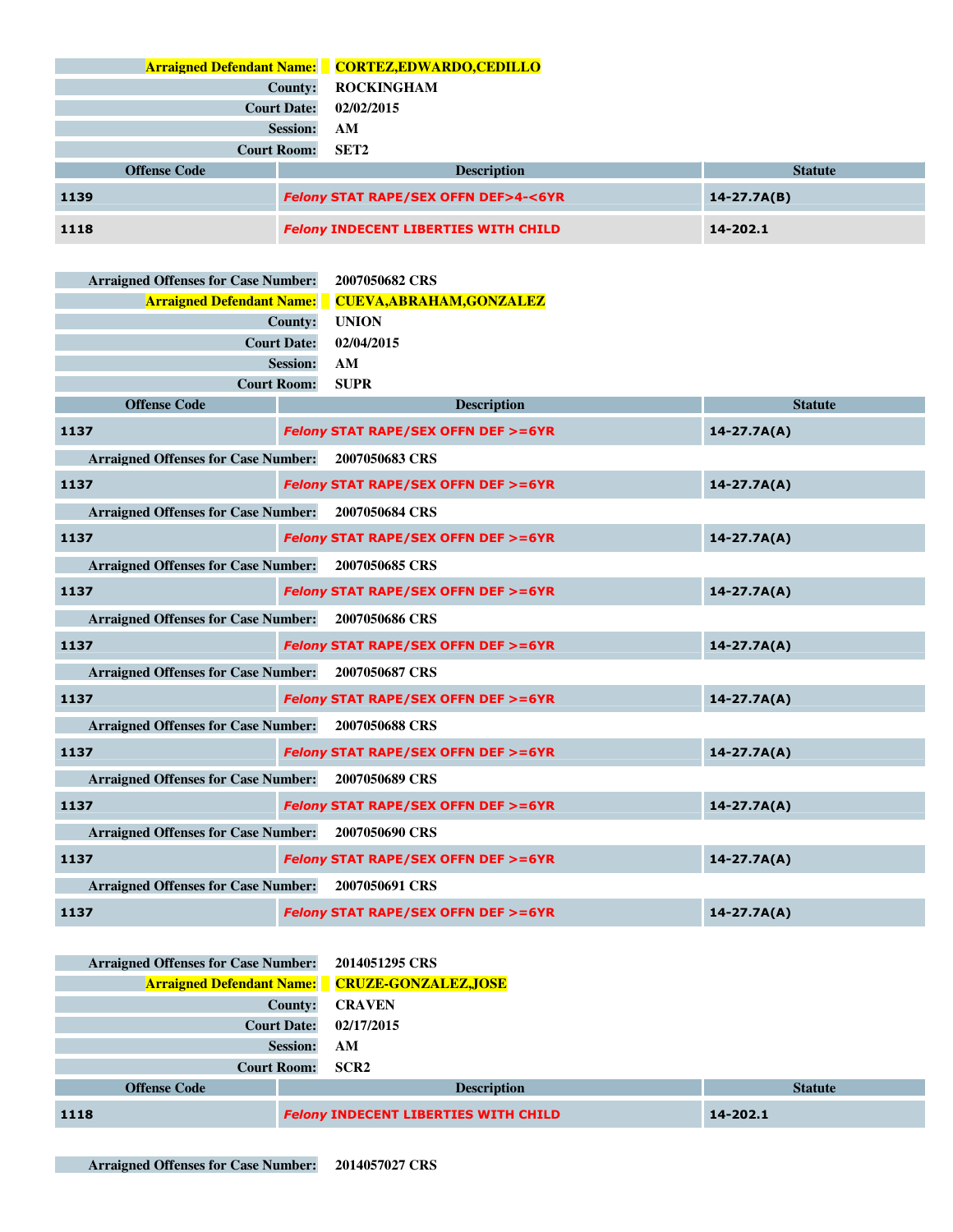**Arraigned Defendant Name: DELAROSA,JORGE County: NEW\_HANOVER Court Date: 02/09/2015 Session: AM Court Room: 0403 Offense Code Description Description Statute 1118** *Felony* **INDECENT LIBERTIES WITH CHILD 14-202.1 Arraigned Offenses for Case Number: 2014057028 CRS 1118** *Felony* **INDECENT LIBERTIES WITH CHILD 14-202.1** 

| <b>Arraigned Offenses for Case Number:</b> |                    | 2014000107 CRS                                          |                 |
|--------------------------------------------|--------------------|---------------------------------------------------------|-----------------|
|                                            |                    | <b>Arraigned Defendant Name:</b> DIAZ, FRANCISCO, LOPEZ |                 |
|                                            | County:            | <b>ROCKINGHAM</b>                                       |                 |
|                                            | <b>Court Date:</b> | 02/02/2015                                              |                 |
|                                            | <b>Session:</b>    | AM                                                      |                 |
|                                            | <b>Court Room:</b> | SET <sub>2</sub>                                        |                 |
| <b>Offense Code</b>                        |                    | <b>Description</b>                                      | <b>Statute</b>  |
| 3635                                       |                    | <b>Felony RAPE OF A CHILD</b>                           | $14 - 27.2A(A)$ |
| <b>Arraigned Offenses for Case Number:</b> |                    | 2014000108 CRS                                          |                 |
| 3635                                       |                    | <b>Felony RAPE OF A CHILD</b>                           | $14 - 27.2A(A)$ |
| <b>Arraigned Offenses for Case Number:</b> |                    | 2014000109 CRS                                          |                 |
| 3635                                       |                    | <b>Felony RAPE OF A CHILD</b>                           | $14 - 27.2A(A)$ |

| <b>Arraigned Offenses for Case Number:</b> | 2014050833 CRS                                         |                   |
|--------------------------------------------|--------------------------------------------------------|-------------------|
|                                            | <b>Arraigned Defendant Name:</b> DUVERGEL, ROLANDO, JR |                   |
| <b>County:</b>                             | <b>MACON</b>                                           |                   |
| <b>Court Date:</b>                         | 02/09/2015                                             |                   |
| <b>Session:</b>                            | AM                                                     |                   |
| <b>Court Room:</b>                         | <b>ADMN</b>                                            |                   |
| <b>Offense Code</b>                        | <b>Description</b>                                     | <b>Statute</b>    |
| 1116                                       | <b>Felony FIRST DEGREE SEX OFFENSE CHILD</b>           | $14 - 27.4(A)(1)$ |

| <b>Arraigned Offenses for Case Number:</b> |                    | 2014006959 CRS                               |                   |
|--------------------------------------------|--------------------|----------------------------------------------|-------------------|
| <b>Arraigned Defendant Name:</b>           |                    | <b>ENSENAT, PEDRO</b>                        |                   |
|                                            | County:            | <b>WAKE</b>                                  |                   |
|                                            | <b>Court Date:</b> | 02/02/2015                                   |                   |
|                                            | <b>Session:</b>    | AM                                           |                   |
|                                            | <b>Court Room:</b> | 0701                                         |                   |
| <b>Offense Code</b>                        |                    | <b>Description</b>                           | <b>Statute</b>    |
| 1116                                       |                    | <b>Felony FIRST DEGREE SEX OFFENSE CHILD</b> | $14 - 27.4(A)(1)$ |
| 1118                                       |                    | <b>Felony INDECENT LIBERTIES WITH CHILD</b>  | 14-202.1          |
| 1118                                       |                    | <b>Felony INDECENT LIBERTIES WITH CHILD</b>  | 14-202.1          |
| 1118                                       |                    | <b>Felony INDECENT LIBERTIES WITH CHILD</b>  | 14-202.1          |
| <b>Arraigned Offenses for Case Number:</b> |                    | 2014226016 CRS                               |                   |
| 1116                                       |                    | <b>Felony FIRST DEGREE SEX OFFENSE CHILD</b> | $14 - 27.4(A)(1)$ |
| 1118                                       |                    | <b>Felony INDECENT LIBERTIES WITH CHILD</b>  | 14-202.1          |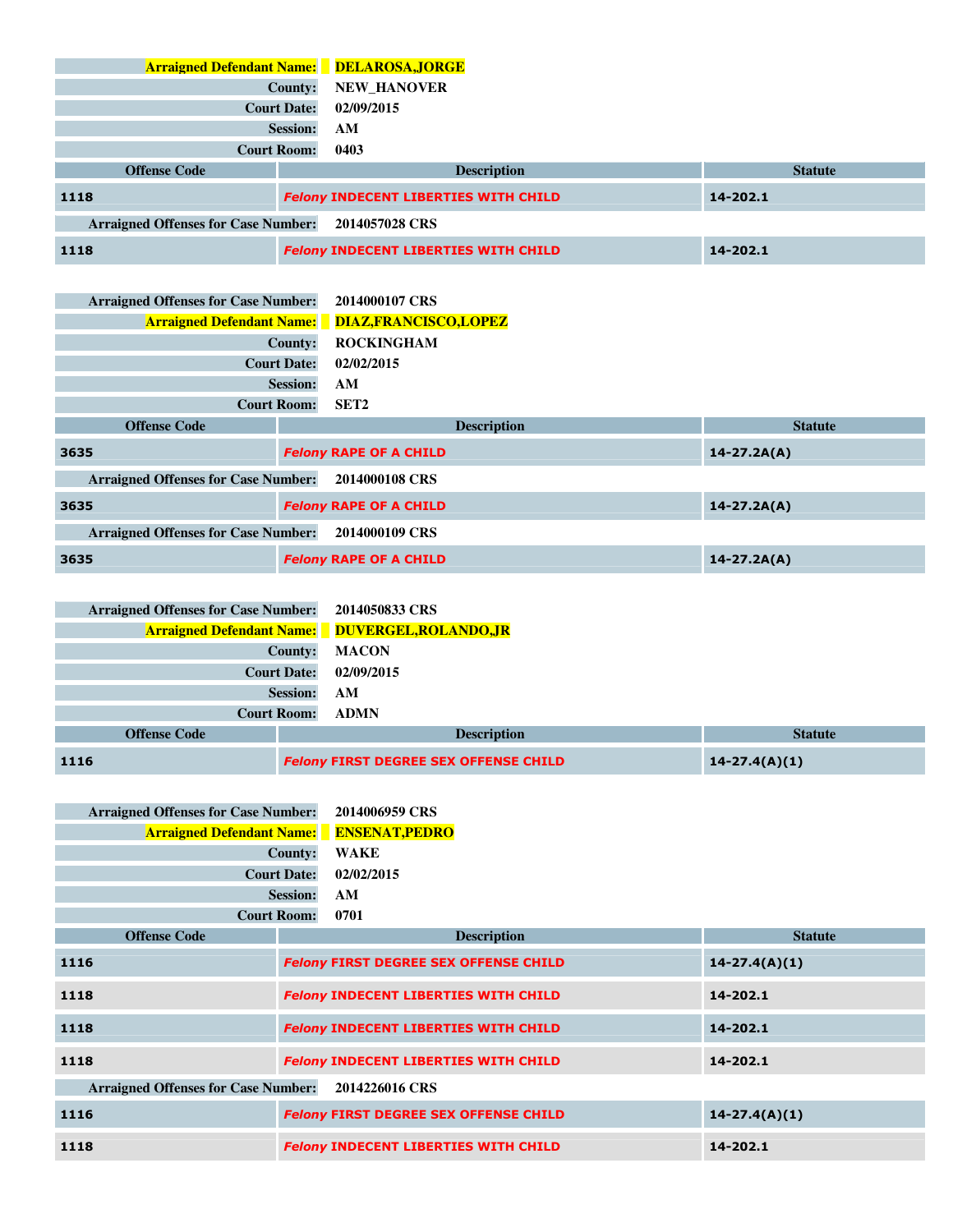| 3610                                       | <b>Felony FIRST DEG SEX EXPLOIT MINOR</b>    | 14-190.16         |
|--------------------------------------------|----------------------------------------------|-------------------|
| <b>Arraigned Offenses for Case Number:</b> | 2014226017 CRS                               |                   |
| <b>1116</b>                                | <b>Felony FIRST DEGREE SEX OFFENSE CHILD</b> | $14 - 27.4(A)(1)$ |
| 1118                                       | <b>Felony INDECENT LIBERTIES WITH CHILD</b>  | 14-202.1          |
| 3610                                       | <b>Felony FIRST DEG SEX EXPLOIT MINOR</b>    | 14-190.16         |

| <b>Arraigned Offenses for Case Number:</b>                   |                    | 2013063262 CRS                               |                   |
|--------------------------------------------------------------|--------------------|----------------------------------------------|-------------------|
| <b>Arraigned Defendant Name:</b>                             |                    | <b>FEE,MIGUEL,FLORES</b>                     |                   |
|                                                              | County:            | <b>CUMBERLAND</b>                            |                   |
|                                                              | <b>Court Date:</b> | 02/02/2015                                   |                   |
|                                                              | <b>Session:</b>    | <b>PM</b>                                    |                   |
|                                                              | <b>Court Room:</b> | 004A                                         |                   |
| <b>Offense Code</b>                                          |                    | <b>Description</b>                           | <b>Statute</b>    |
| 1120                                                         |                    | <b>Felony FIRST DEGREE RAPE CHILD</b>        | $14 - 27.2(A)(1)$ |
| 1118                                                         |                    | <b>Felony INDECENT LIBERTIES WITH CHILD</b>  | 14-202.1          |
| 1118                                                         |                    | <b>Felony INDECENT LIBERTIES WITH CHILD</b>  | 14-202.1          |
| <b>Arraigned Offenses for Case Number:</b><br>2013063348 CRS |                    |                                              |                   |
| 1116                                                         |                    | <b>Felony FIRST DEGREE SEX OFFENSE CHILD</b> | $14 - 27.4(A)(1)$ |
| 1116                                                         |                    | <b>Felony FIRST DEGREE SEX OFFENSE CHILD</b> | $14 - 27.4(A)(1)$ |

| 2013225374 CRS        |                    | <b>Arraigned Offenses for Case Number:</b> |
|-----------------------|--------------------|--------------------------------------------|
| <b>FLORES, DANIEL</b> |                    | <b>Arraigned Defendant Name:</b>           |
| WAKE                  | County:            |                                            |
| 02/09/2015            | <b>Court Date:</b> |                                            |
| AM                    | <b>Session:</b>    |                                            |
| 0701                  | <b>Court Room:</b> |                                            |
|                       |                    | <b>Offense Code</b>                        |
|                       |                    |                                            |

| <b>Offense Code</b> | <b>Description</b>                           | <b>Statute</b> |
|---------------------|----------------------------------------------|----------------|
| 1118                | <b>Felony INDECENT LIBERTIES WITH CHILD</b>  | 14-202.1       |
| 1144                | <b>Felony ATTEMPT 1ST DEGREE SEX OFFENSE</b> | $14 - 27.4$    |

| <b>Arraigned Offenses for Case Number:</b> |                    | 2014008395 CRS                                   |                |
|--------------------------------------------|--------------------|--------------------------------------------------|----------------|
|                                            |                    | <b>Arraigned Defendant Name:</b> FLORES, SILVANO |                |
|                                            | County:            | <b>GASTON</b>                                    |                |
|                                            | <b>Court Date:</b> | 02/05/2015                                       |                |
|                                            | <b>Session:</b>    | AM                                               |                |
|                                            | <b>Court Room:</b> | 004B                                             |                |
| <b>Offense Code</b>                        |                    | <b>Description</b>                               | <b>Statute</b> |
| 1118                                       |                    | <b>Felony INDECENT LIBERTIES WITH CHILD</b>      | 14-202.1       |
| <b>Arraigned Offenses for Case Number:</b> |                    | 2014060014 CRS                                   |                |
| 1118                                       |                    | <b>Felony INDECENT LIBERTIES WITH CHILD</b>      | 14-202.1       |

**Arraigned Offenses for Case Number: 2013005610 CRS Arraigned Defendant Name: GARCIA-MEZA,JOSE County: DURHAM Court Date: 02/02/2015**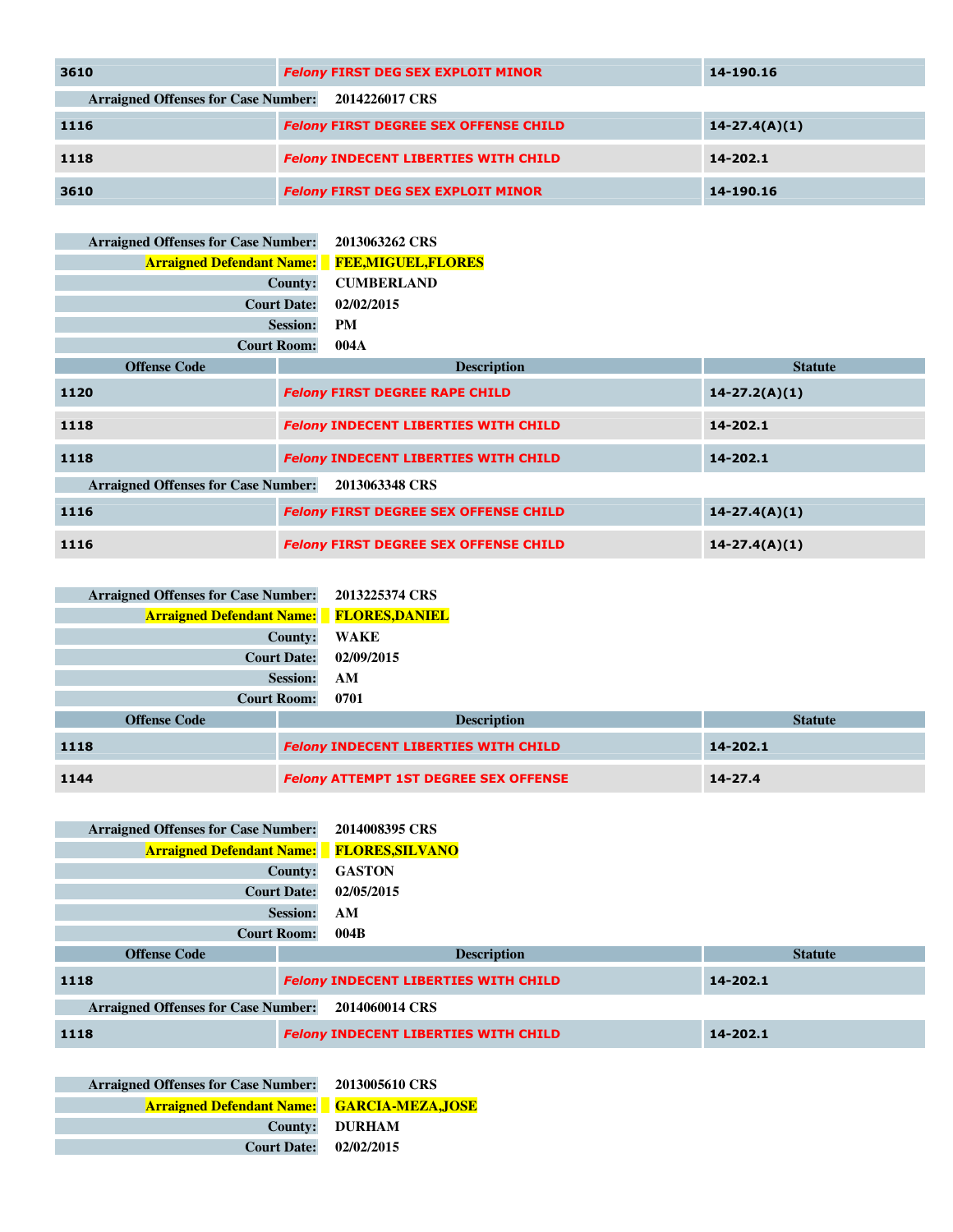|                                                    | <b>Session:</b><br>AM                           |                |  |  |
|----------------------------------------------------|-------------------------------------------------|----------------|--|--|
| <b>Court Room:</b><br>007C                         |                                                 |                |  |  |
| <b>Offense Code</b>                                | <b>Description</b>                              | <b>Statute</b> |  |  |
| 1118                                               | <b>Felony INDECENT LIBERTIES WITH CHILD</b>     | 14-202.1       |  |  |
| 1118                                               | <b>Felony INDECENT LIBERTIES WITH CHILD</b>     | 14-202.1       |  |  |
| 1118                                               | <b>Felony INDECENT LIBERTIES WITH CHILD</b>     | 14-202.1       |  |  |
| Arraigned Offenses for Case Number: 2013005611 CRS |                                                 |                |  |  |
| 1118                                               | <b>Felony INDECENT LIBERTIES WITH CHILD</b>     | 14-202.1       |  |  |
| 1118                                               | <b>Felony INDECENT LIBERTIES WITH CHILD</b>     | 14-202.1       |  |  |
| 1118                                               | <b>Felony INDECENT LIBERTIES WITH CHILD</b>     | 14-202.1       |  |  |
| <b>Arraigned Offenses for Case Number:</b>         | 2013060077 CRS                                  |                |  |  |
| 3620                                               | <b>Felony CRIME AGAINST NATURE</b>              | 14-177         |  |  |
| 1118                                               | <b>Felony INDECENT LIBERTIES WITH CHILD</b>     | 14-202.1       |  |  |
| 1199                                               | <b>STAT RAPE OF 13/14 YEAR OLD 14-27.7A(A)</b>  |                |  |  |
| 3699                                               | STAT SEX OFFENSE OF 13/14 YEAR OLD 14-27.7A     |                |  |  |
| <b>Arraigned Offenses for Case Number:</b>         | 2013060078 CRS                                  |                |  |  |
| 3634                                               | <b>Felony INCEST</b>                            | $14-178(B)(3)$ |  |  |
| 1199                                               | STAT RAPE CHILD <13 BY ADULT 14-27.7A(A)        |                |  |  |
| 3699                                               | STAT SEX OFFENSE OF CHILD <13 BY ADULT 14-27.4A |                |  |  |
| 1118                                               | <b>Felony INDECENT LIBERTIES WITH CHILD</b>     | 14-202.1       |  |  |
| 1118                                               | <b>Felony INDECENT LIBERTIES WITH CHILD</b>     | 14-202.1       |  |  |

| <b>Arraigned Offenses for Case Number:</b> | 2014000103 CRS                              |                |
|--------------------------------------------|---------------------------------------------|----------------|
| <b>Arraigned Defendant Name:</b>           | <b>GARCIA, FAUSTINO, LOPEZ</b>              |                |
|                                            | <b>FORSYTH</b><br><b>County:</b>            |                |
|                                            | <b>Court Date:</b><br>02/02/2015            |                |
|                                            | <b>Session:</b><br>AM                       |                |
|                                            | <b>Court Room:</b><br>005A                  |                |
| <b>Offense Code</b>                        | <b>Description</b>                          | <b>Statute</b> |
| 1118                                       | <b>Felony INDECENT LIBERTIES WITH CHILD</b> | 14-202.1       |
| 1118                                       | <b>Felony INDECENT LIBERTIES WITH CHILD</b> | 14-202.1       |
| 1118                                       | <b>Felony INDECENT LIBERTIES WITH CHILD</b> | 14-202.1       |
| <b>Arraigned Offenses for Case Number:</b> | 2014000105 CRS                              |                |
| 1199                                       | RAPE OF A CHILD ADULT OFFENDER 14-27.2A(A)  |                |
| 1199                                       | RAPE OF A CHILD ADULT OFFENDER 14-27.2A(A)  |                |
| 1199                                       | RAPE OF A CHILD ADULT OFFENDER 14-27.2A(A)  |                |
| <b>Arraigned Offenses for Case Number:</b> | 2014000106 CRS                              |                |
| 1199                                       | RAPE OF A CHILD ADULT OFFENDER 14-27.2A(A)  |                |
| 1199                                       | RAPE OF A CHILD ADULT OFFENDER 14-27.2A(A)  |                |
| 1199                                       | RAPE OF A CHILD ADULT OFFENDER 14-27.2A(A)  |                |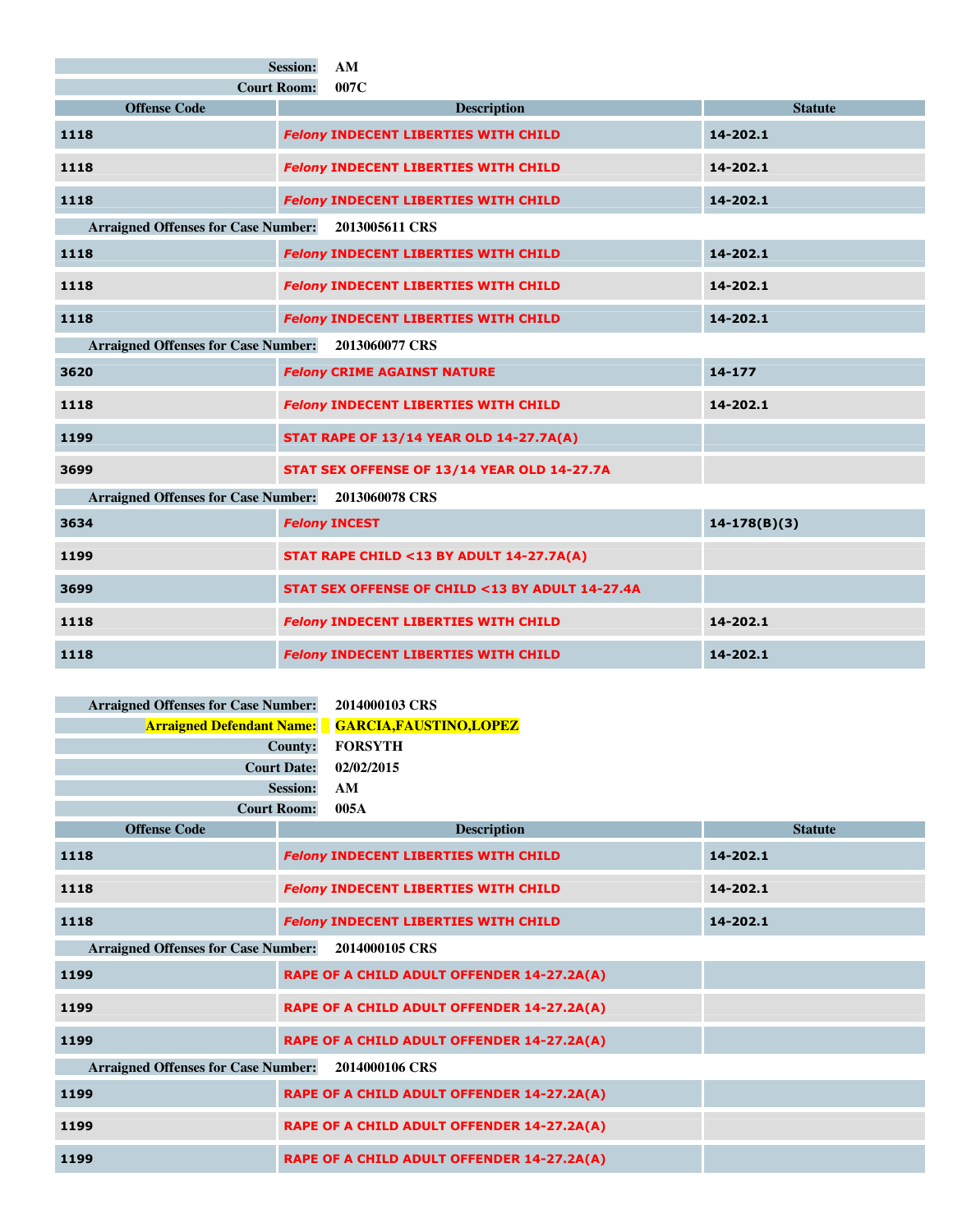**Arraigned Offenses for Case Number: 2014055985 CRS**

| 1118                                       | <b>Felony INDECENT LIBERTIES WITH CHILD</b> | 14-202.1 |
|--------------------------------------------|---------------------------------------------|----------|
| 1118                                       | <b>Felony INDECENT LIBERTIES WITH CHILD</b> | 14-202.1 |
| 1118                                       | <b>Felony INDECENT LIBERTIES WITH CHILD</b> | 14-202.1 |
| <b>Arraigned Offenses for Case Number:</b> | 2014055986 CRS                              |          |
| 1199                                       | RAPE OF CHILD BY AN ADULT 14-27.2(A)        |          |
| 1199                                       | RAPE OF CHILD BY AN ADULT 14-27.2(A)        |          |
| 1199                                       | RAPE OF A CHILD BY AN ADULT 14-27.2(A)      |          |
| <b>Arraigned Offenses for Case Number:</b> | 2014055986 CRS                              |          |
| 1199                                       | RAPE OF CHILD BY AN ADULT 14-27.2(A)        |          |
| 1199                                       | RAPE OF CHILD BY AN ADULT 14-27.2(A)        |          |
| 1199                                       | RAPE OF A CHILD BY AN ADULT 14-27.2(A)      |          |

| <b>Arraigned Offenses for Case Number:</b>      |                    | 2013055145 CRS                                                    |                |
|-------------------------------------------------|--------------------|-------------------------------------------------------------------|----------------|
| <b>Arraigned Defendant Name: GARCIA, NELSON</b> |                    |                                                                   |                |
|                                                 | <b>County:</b>     | <b>DURHAM</b>                                                     |                |
|                                                 | <b>Court Date:</b> | 02/02/2015                                                        |                |
|                                                 | <b>Session:</b>    | AM                                                                |                |
|                                                 | <b>Court Room:</b> | 007C                                                              |                |
| <b>Offense Code</b>                             |                    | <b>Description</b>                                                | <b>Statute</b> |
| 1116                                            |                    | <b>Felony FIRST DEGREE SEX OFFENSE CHILD</b><br>$14 - 27.4(A)(1)$ |                |
| 1118                                            |                    | <b>Felony INDECENT LIBERTIES WITH CHILD</b>                       | 14-202.1       |
| 1118                                            |                    | <b>Felony INDECENT LIBERTIES WITH CHILD</b>                       | 14-202.1       |

| <b>Arraigned Offenses for Case Number:</b> |                    | 2014054442 CRS                                              |                   |
|--------------------------------------------|--------------------|-------------------------------------------------------------|-------------------|
|                                            |                    | <b>Arraigned Defendant Name:</b> GARCIA, NOLBERTO, SANTIAGO |                   |
|                                            | County:            | <b>NEW HANOVER</b>                                          |                   |
|                                            | <b>Court Date:</b> | 02/09/2015                                                  |                   |
|                                            | <b>Session:</b>    | AM                                                          |                   |
|                                            | <b>Court Room:</b> | 0403                                                        |                   |
| <b>Offense Code</b>                        |                    | <b>Description</b>                                          | <b>Statute</b>    |
| 1116                                       |                    | <b>Felony FIRST DEGREE SEX OFFENSE CHILD</b>                | $14 - 27.4(A)(1)$ |
| 1118                                       |                    | <b>Felony INDECENT LIBERTIES WITH CHILD</b>                 | 14-202.1          |
| 1118                                       |                    | <b>Felony INDECENT LIBERTIES WITH CHILD</b>                 | 14-202.1          |
| 1118                                       |                    | <b>Felony INDECENT LIBERTIES WITH CHILD</b>                 | 14-202.1          |

| Arraigned Offenses for Case Number: 2012089964 CRS |                    |                                                             |                |
|----------------------------------------------------|--------------------|-------------------------------------------------------------|----------------|
|                                                    |                    | <b>Arraigned Defendant Name:</b> GOMEZ-PUAC, MATIAS, LEONEL |                |
|                                                    | County:            | <b>GUILFORD</b>                                             |                |
|                                                    | <b>Court Date:</b> | 02/16/2015                                                  |                |
|                                                    | <b>Session:</b>    | AM                                                          |                |
|                                                    | <b>Court Room:</b> | GB4C                                                        |                |
| <b>Offense Code</b>                                |                    | <b>Description</b>                                          | <b>Statute</b> |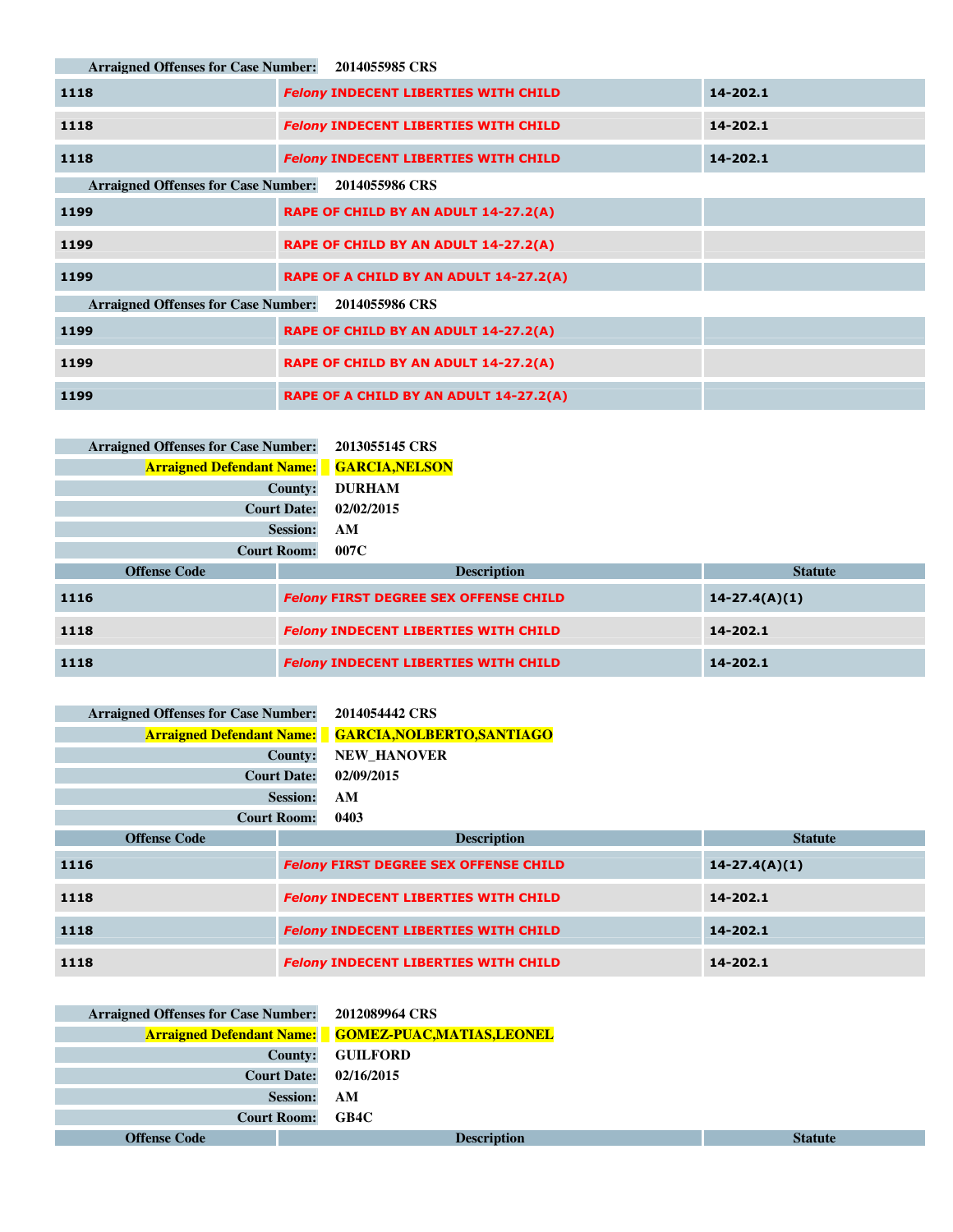| 1118                                       | <b>Felony INDECENT LIBERTIES WITH CHILD</b> | $14 - 202.1$ |
|--------------------------------------------|---------------------------------------------|--------------|
| <b>Arraigned Offenses for Case Number:</b> | 2012089965 CRS                              |              |
| 1118                                       | <b>Felony INDECENT LIBERTIES WITH CHILD</b> | 14-202.1     |
| <b>Arraigned Offenses for Case Number:</b> | 2012089966 CRS                              |              |
| 1118                                       | <b>Felony INDECENT LIBERTIES WITH CHILD</b> | 14-202.1     |
| <b>Arraigned Offenses for Case Number:</b> | 2012089967 CRS                              |              |
| 1118                                       | <b>Felony INDECENT LIBERTIES WITH CHILD</b> | 14-202.1     |
| <b>Arraigned Offenses for Case Number:</b> | 2012089968 CRS                              |              |
| 1118                                       | <b>Felony INDECENT LIBERTIES WITH CHILD</b> | 14-202.1     |
| <b>Arraigned Offenses for Case Number:</b> | 2012089969 CRS                              |              |
| 1118                                       | <b>Felony INDECENT LIBERTIES WITH CHILD</b> | 14-202.1     |

| <b>Arraigned Offenses for Case Number:</b> | 2013224257 CRS                                         |                   |
|--------------------------------------------|--------------------------------------------------------|-------------------|
|                                            | <b>Arraigned Defendant Name:</b> GOMEZ, ISIDRO, GARCIA |                   |
|                                            | County:<br>WAKE                                        |                   |
| <b>Court Date:</b>                         | 02/16/2015                                             |                   |
|                                            | <b>Session:</b><br>AM                                  |                   |
| <b>Court Room:</b>                         | 0701                                                   |                   |
| <b>Offense Code</b>                        | <b>Description</b>                                     | <b>Statute</b>    |
| 1118                                       | <b>Felony INDECENT LIBERTIES WITH CHILD</b>            | 14-202.1          |
| 1116                                       | <b>Felony FIRST DEGREE SEX OFFENSE CHILD</b>           | $14 - 27.4(A)(1)$ |

| <b>Arraigned Offenses for Case Number:</b> |                    | 2014243799 CRS                                    |                   |
|--------------------------------------------|--------------------|---------------------------------------------------|-------------------|
|                                            |                    | <b>Arraigned Defendant Name: GOMILLION, DEREK</b> |                   |
|                                            | County:            | <b>MECKLENBURG</b>                                |                   |
|                                            | <b>Court Date:</b> | 02/10/2015                                        |                   |
|                                            | <b>Session:</b>    | <b>PM</b>                                         |                   |
|                                            | <b>Court Room:</b> | 5350                                              |                   |
| <b>Offense Code</b>                        |                    | <b>Description</b>                                | <b>Statute</b>    |
| 1116                                       |                    | <b>Felony FIRST DEGREE SEX OFFENSE CHILD</b>      | $14 - 27.4(A)(1)$ |
| <b>Arraigned Offenses for Case Number:</b> |                    | 2014243800 CRS                                    |                   |
| 1118                                       |                    | <b>Felony INDECENT LIBERTIES WITH CHILD</b>       | 14-202.1          |
| 1118                                       |                    | <b>Felony INDECENT LIBERTIES WITH CHILD</b>       | 14-202.1          |
| <b>Arraigned Offenses for Case Number:</b> |                    | 2014243801 CRS                                    |                   |
| 1116                                       |                    | <b>Felony FIRST DEGREE SEX OFFENSE CHILD</b>      | $14 - 27.4(A)(1)$ |

| <b>Arraigned Offenses for Case Number:</b> |                    | 2013054754 CRS                                             |                |
|--------------------------------------------|--------------------|------------------------------------------------------------|----------------|
|                                            |                    | <b>Arraigned Defendant Name: GONZALES, HECTOR, FUENTES</b> |                |
|                                            | County:            | <b>HARNETT</b>                                             |                |
|                                            | <b>Court Date:</b> | 02/09/2015                                                 |                |
|                                            | <b>Session:</b>    | AM                                                         |                |
| <b>Court Room:</b>                         |                    | 0005                                                       |                |
| <b>Offense Code</b>                        |                    | <b>Description</b>                                         | <b>Statute</b> |
| 3611                                       |                    | <b>Felony SECOND DEG SEX EXPLOIT MINOR</b>                 | 14-190.17      |
| 3611                                       |                    | <b>Felony SECOND DEG SEX EXPLOIT MINOR</b>                 | 14-190.17      |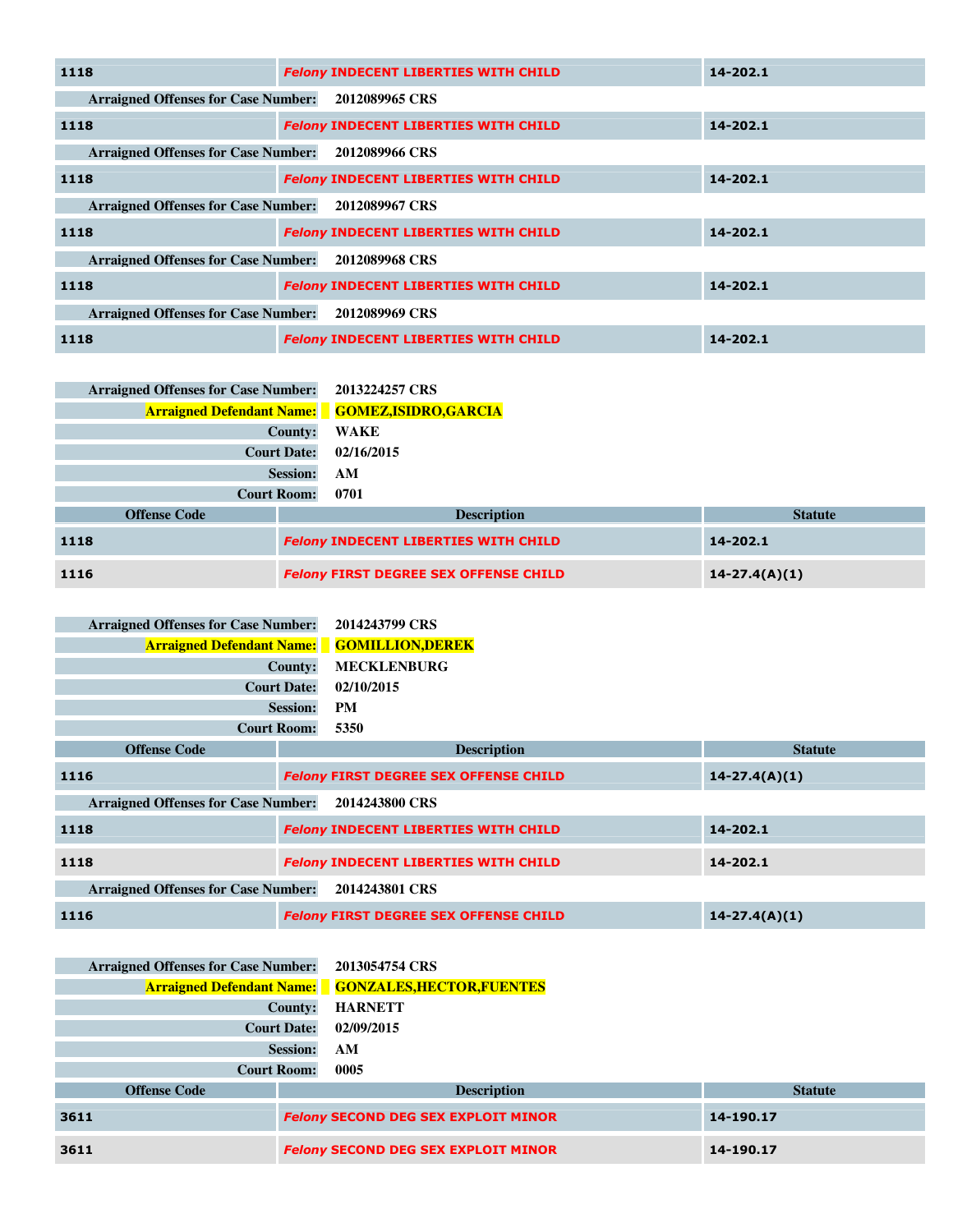| 3611                                       | <b>Felony SECOND DEG SEX EXPLOIT MINOR</b>       | 14-190.17   |
|--------------------------------------------|--------------------------------------------------|-------------|
| <b>Arraigned Offenses for Case Number:</b> | 2013054755 CRS                                   |             |
| 1118                                       | <b>Felony INDECENT LIBERTIES WITH CHILD</b>      | 14-202.1    |
| <b>Arraigned Offenses for Case Number:</b> | 2014050894 CRS                                   |             |
| 1199                                       | <b>FIRST DEGREE STATUTORY RAPE 14-27.2(A)(1)</b> |             |
| 1199                                       | <b>FIRST DEGREE SEXUAL OFFENSE 14-27.4</b>       |             |
| 1144                                       | <b>Felony ATTEMPT 1ST DEGREE SEX OFFENSE</b>     | $14 - 27.4$ |
| <b>Arraigned Offenses for Case Number:</b> | 2014050895 CRS                                   |             |
| 1118                                       | <b>Felony INDECENT LIBERTIES WITH CHILD</b>      | 14-202.1    |
| 1118                                       | <b>Felony INDECENT LIBERTIES WITH CHILD</b>      | 14-202.1    |

| <b>Arraigned Offenses for Case Number:</b> |                 | 2013096296 CRS                                |                   |
|--------------------------------------------|-----------------|-----------------------------------------------|-------------------|
| <b>Arraigned Defendant Name:</b>           |                 | <b>GONZALEZ, ABEL, GONZALEZ</b>               |                   |
|                                            | <b>County:</b>  | <b>GUILFORD</b>                               |                   |
| <b>Court Date:</b>                         |                 | 02/16/2015                                    |                   |
|                                            | <b>Session:</b> | AM                                            |                   |
| <b>Court Room:</b>                         |                 | GB4C                                          |                   |
| <b>Offense Code</b>                        |                 | <b>Description</b>                            | <b>Statute</b>    |
| 1120                                       |                 | <b>Felony FIRST DEGREE RAPE CHILD</b>         | $14 - 27.2(A)(1)$ |
| 1118                                       |                 | <b>Felony INDECENT LIBERTIES WITH CHILD</b>   | 14-202.1          |
| <b>Arraigned Offenses for Case Number:</b> |                 | 2013096297 CRS                                |                   |
| 1120                                       |                 | <b>Felony FIRST DEGREE RAPE CHILD</b>         | $14 - 27.2(A)(1)$ |
| 1118                                       |                 | <b>Felony INDECENT LIBERTIES WITH CHILD</b>   | 14-202.1          |
| <b>Arraigned Offenses for Case Number:</b> |                 | 2013096298 CRS                                |                   |
| 1120                                       |                 | <b>Felony FIRST DEGREE RAPE CHILD</b>         | $14-27.2(A)(1)$   |
| 1118                                       |                 | <b>Felony INDECENT LIBERTIES WITH CHILD</b>   | 14-202.1          |
| <b>Arraigned Offenses for Case Number:</b> |                 | 2013096299 CRS                                |                   |
| 1120                                       |                 | <b>Felony FIRST DEGREE RAPE CHILD</b>         | $14 - 27.2(A)(1)$ |
| 1118                                       |                 | <b>Felony INDECENT LIBERTIES WITH CHILD</b>   | 14-202.1          |
| <b>Arraigned Offenses for Case Number:</b> |                 | 2013096300 CRS                                |                   |
| 1137                                       |                 | <b>Felony STAT RAPE/SEX OFFN DEF &gt;=6YR</b> | $14 - 27.7A(A)$   |
| 1118                                       |                 | <b>Felony INDECENT LIBERTIES WITH CHILD</b>   | 14-202.1          |
| <b>Arraigned Offenses for Case Number:</b> |                 | 2013096301 CRS                                |                   |
| 1137                                       |                 | <b>Felony STAT RAPE/SEX OFFN DEF &gt;=6YR</b> | $14 - 27.7A(A)$   |
| 1118                                       |                 | <b>Felony INDECENT LIBERTIES WITH CHILD</b>   | 14-202.1          |
| <b>Arraigned Offenses for Case Number:</b> |                 | 2013096302 CRS                                |                   |
| 1137                                       |                 | <b>Felony STAT RAPE/SEX OFFN DEF &gt;=6YR</b> | $14 - 27.7A(A)$   |
| 1118                                       |                 | <b>Felony INDECENT LIBERTIES WITH CHILD</b>   | 14-202.1          |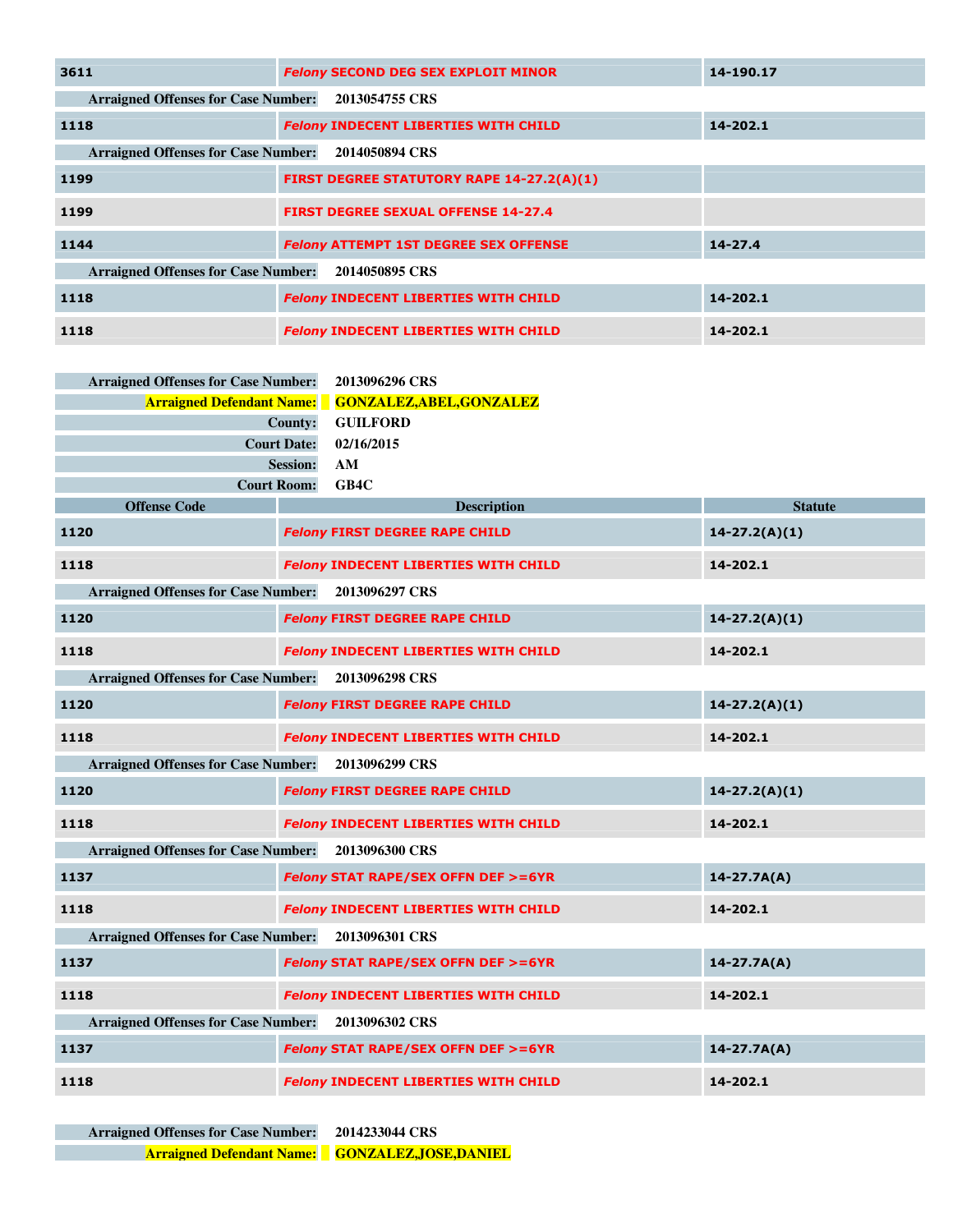|                                            | County:<br><b>Court Date:</b><br><b>Session:</b><br>AM<br><b>Court Room:</b><br>5350 | <b>MECKLENBURG</b><br>02/09/2015              |                 |
|--------------------------------------------|--------------------------------------------------------------------------------------|-----------------------------------------------|-----------------|
| <b>Offense Code</b>                        |                                                                                      | <b>Description</b>                            | <b>Statute</b>  |
| 1134                                       |                                                                                      | <b>Felony SEX OFFENSE - PARENTAL ROLE</b>     | $14 - 27.7(A)$  |
| <b>Arraigned Offenses for Case Number:</b> |                                                                                      | 2014233045 CRS                                |                 |
| 1118                                       |                                                                                      | <b>Felony INDECENT LIBERTIES WITH CHILD</b>   | 14-202.1        |
| <b>Arraigned Offenses for Case Number:</b> |                                                                                      | 2014233046 CRS                                |                 |
| 3620                                       |                                                                                      | <b>Felony CRIME AGAINST NATURE</b>            | $14 - 177$      |
| <b>Arraigned Offenses for Case Number:</b> |                                                                                      | 2014233047 CRS                                |                 |
| 1137                                       |                                                                                      | <b>Felony STAT RAPE/SEX OFFN DEF &gt;=6YR</b> | $14 - 27.7A(A)$ |

| <b>Arraigned Offenses for Case Number:</b> |                    | 2014082518 CRS                                        |                 |
|--------------------------------------------|--------------------|-------------------------------------------------------|-----------------|
|                                            |                    | <b>Arraigned Defendant Name:</b> GUERRIER, JEAN, YVEH |                 |
|                                            | County:            | <b>BUNCOMBE</b>                                       |                 |
|                                            | <b>Court Date:</b> | 02/02/2015                                            |                 |
|                                            | <b>Session:</b>    | AM                                                    |                 |
|                                            | <b>Court Room:</b> | 0510                                                  |                 |
| <b>Offense Code</b>                        |                    | <b>Description</b>                                    | <b>Statute</b>  |
| 1139                                       |                    | <b>Felony STAT RAPE/SEX OFFN DEF&gt;4-&lt;6YR</b>     | $14 - 27.7A(B)$ |
| <b>Arraigned Offenses for Case Number:</b> |                    | 2014082519 CRS                                        |                 |
| 1118                                       |                    | <b>Felony INDECENT LIBERTIES WITH CHILD</b>           | 14-202.1        |
| <b>Arraigned Offenses for Case Number:</b> |                    | 2014082520 CRS                                        |                 |
| 1118                                       |                    | <b>Felony INDECENT LIBERTIES WITH CHILD</b>           | 14-202.1        |

| <b>Arraigned Offenses for Case Number:</b> |                    | 2014053037 CRS                                  |                |
|--------------------------------------------|--------------------|-------------------------------------------------|----------------|
| <b>Arraigned Defendant Name:</b>           |                    | <b>HERNANDEZ, MARCO, A</b>                      |                |
|                                            | County:            | <b>SURRY</b>                                    |                |
|                                            | <b>Court Date:</b> | 02/10/2015                                      |                |
|                                            | <b>Session:</b>    | AM                                              |                |
|                                            | <b>Court Room:</b> | 0001                                            |                |
| <b>Offense Code</b>                        |                    | <b>Description</b>                              | <b>Statute</b> |
| 1132                                       |                    | <b>Felony FIRST DEGREE SEXUAL OFFENSE CHILD</b> | $14 - 27.4(A)$ |
| <b>Arraigned Offenses for Case Number:</b> |                    | 2014053038 CRS                                  |                |
| 1132                                       |                    | <b>Felony FIRST DEGREE SEXUAL OFFENSE CHILD</b> | $14 - 27.4(A)$ |
| 34-174                                     |                    |                                                 |                |
| <b>Arraigned Offenses for Case Number:</b> |                    | 2014001081 CRS                                  |                |
| <b>Arraigned Defendant Name:</b>           |                    | <b>HERNANDEZ, NATALIE</b>                       |                |
|                                            | County:            | <b>MCDOWELL</b>                                 |                |
|                                            | <b>Court Date:</b> | 02/09/2015                                      |                |
|                                            | <b>Session:</b>    | AM                                              |                |
|                                            | <b>Court Room:</b> | 0002                                            |                |
| <b>Offense Code</b>                        |                    | <b>Description</b>                              | <b>Statute</b> |
|                                            |                    |                                                 |                |
| 1118                                       |                    | <b>Felony INDECENT LIBERTIES WITH CHILD</b>     | 14-202.1       |
| <b>Arraigned Offenses for Case Number:</b> |                    | 2014051062 CRS                                  |                |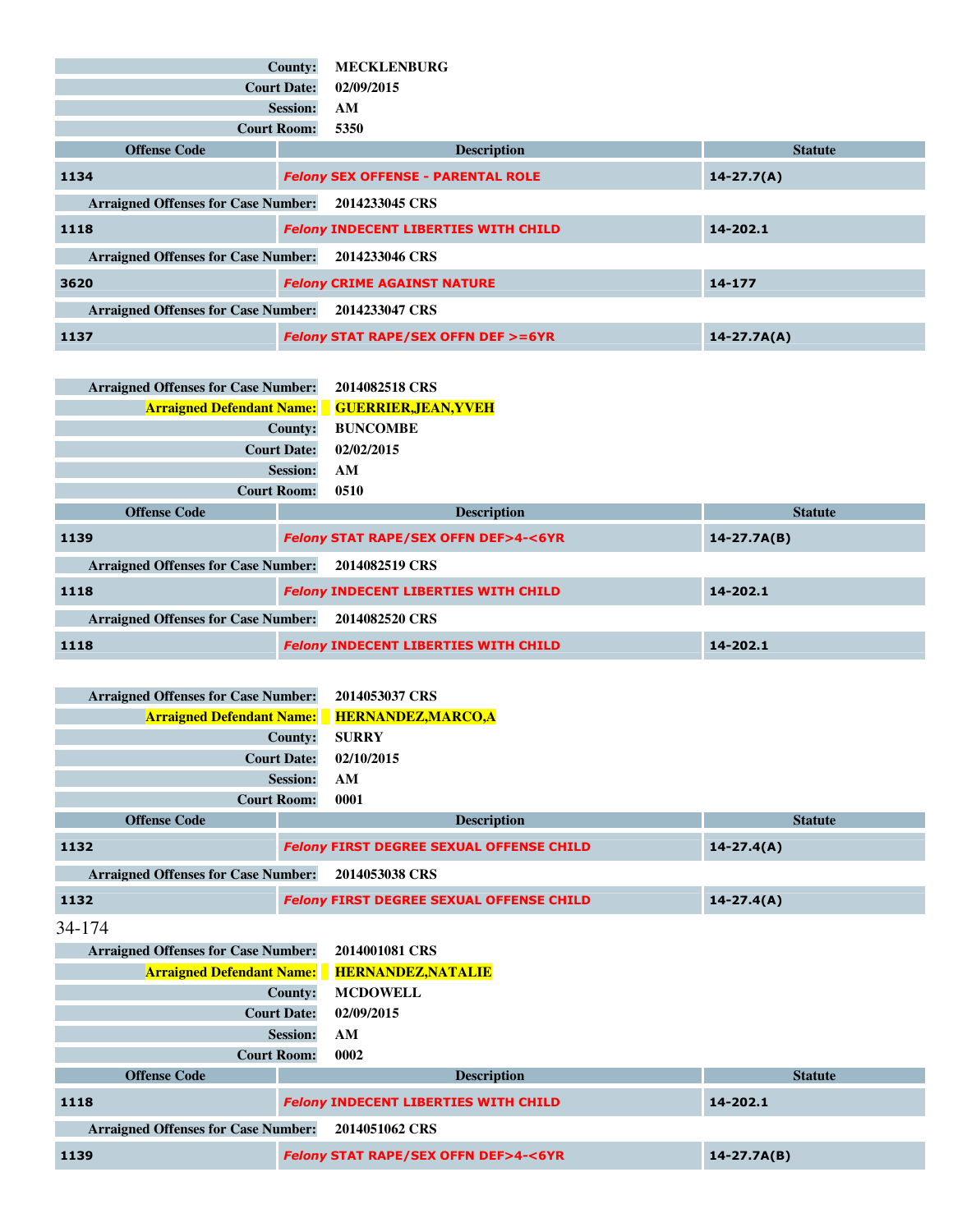| 1139                                                         | <b>Felony STAT RAPE/SEX OFFN DEF&gt;4-&lt;6YR</b> | $14 - 27.7A(B)$ |  |
|--------------------------------------------------------------|---------------------------------------------------|-----------------|--|
| 1139                                                         | <b>Felony STAT RAPE/SEX OFFN DEF&gt;4-&lt;6YR</b> | $14 - 27.7A(B)$ |  |
| <b>Arraigned Offenses for Case Number:</b><br>2014051063 CRS |                                                   |                 |  |
| 1139                                                         | <b>Felony STAT RAPE/SEX OFFN DEF&gt;4-&lt;6YR</b> | $14 - 27.7A(B)$ |  |

| <b>Arraigned Offenses for Case Number:</b> |                    | 2014200543 CRS                                                 |                 |
|--------------------------------------------|--------------------|----------------------------------------------------------------|-----------------|
|                                            |                    | <b>Arraigned Defendant Name:</b> HERNANDEZ, SANTIAGO, VALENTIN |                 |
|                                            | <b>County:</b>     | <b>WAKE</b>                                                    |                 |
|                                            | <b>Court Date:</b> | 02/09/2015                                                     |                 |
|                                            | <b>Session:</b>    | AM                                                             |                 |
|                                            | <b>Court Room:</b> | 0701                                                           |                 |
| <b>Offense Code</b>                        |                    | <b>Description</b>                                             | <b>Statute</b>  |
| 1118                                       |                    | <b>Felony INDECENT LIBERTIES WITH CHILD</b>                    | 14-202.1        |
| <b>Arraigned Offenses for Case Number:</b> |                    | 2014200544 CRS                                                 |                 |
| 1199                                       | 27.7A(A)           | STAT RAPE OF A PERSON WHO IS 13,14,15 YRS OLD14-               |                 |
| 1137                                       |                    | <b>Felony STAT RAPE/SEX OFFN DEF &gt;=6YR</b>                  | $14 - 27.7A(A)$ |

| <b>Arraigned Offenses for Case Number:</b> |                    | 2014051267 CRS                              |                |
|--------------------------------------------|--------------------|---------------------------------------------|----------------|
| <b>Arraigned Defendant Name:</b>           |                    | HOMERO, RUBIO, ANGUIANA                     |                |
|                                            | County:            | <b>JOHNSTON</b>                             |                |
|                                            | <b>Court Date:</b> | 02/16/2015                                  |                |
|                                            | <b>Session:</b>    | AM                                          |                |
|                                            | <b>Court Room:</b> | 0002                                        |                |
| <b>Offense Code</b>                        |                    | <b>Description</b>                          | <b>Statute</b> |
| 1132                                       |                    | <b>Felony FIRST DEGREE SEXUAL OFFENSE</b>   | $14 - 27.4(A)$ |
| 1118                                       |                    | <b>Felony INDECENT LIBERTIES WITH CHILD</b> | 14-202.1       |
| <b>Arraigned Offenses for Case Number:</b> |                    | 2014051268 CRS                              |                |
| 1118                                       |                    | <b>Felony INDECENT LIBERTIES WITH CHILD</b> | 14-202.1       |
| 1118                                       |                    | <b>Felony INDECENT LIBERTIES WITH CHILD</b> | 14-202.1       |
| <b>Arraigned Offenses for Case Number:</b> |                    | 2014051269 CRS                              |                |
| 1118                                       |                    | <b>Felony INDECENT LIBERTIES WITH CHILD</b> | 14-202.1       |

| <b>Arraigned Offenses for Case Number:</b> |                    | 2014002078 CRS                              |                 |
|--------------------------------------------|--------------------|---------------------------------------------|-----------------|
| <b>Arraigned Defendant Name:</b>           |                    | <b>IBRAHIM, KAMAL, WASILY</b>               |                 |
|                                            | County:            | <b>PERSON</b>                               |                 |
|                                            | <b>Court Date:</b> | 02/09/2015                                  |                 |
|                                            | <b>Session:</b>    | AM                                          |                 |
|                                            | <b>Court Room:</b> | 0001                                        |                 |
| <b>Offense Code</b>                        |                    | <b>Description</b>                          | <b>Statute</b>  |
| 1118                                       |                    | <b>Felony INDECENT LIBERTIES WITH CHILD</b> | 14-202.1        |
| <b>Arraigned Offenses for Case Number:</b> |                    | 2014002079 CRS                              |                 |
| 1149                                       |                    | <b>Misdemeanor SEXUAL BATTERY</b>           | $14 - 27.5A(A)$ |
| <b>Arraigned Offenses for Case Number:</b> |                    | 2014002080 CRS                              |                 |
| 1199                                       |                    | <b>STATUTORY SEXUAL OFFENSE 14-27.4A</b>    |                 |
| American del Offensor fou Case Number      |                    | <b>2014002001 CDC</b>                       |                 |

**Arraigned Offenses for Case Number: 2014002081 CRS**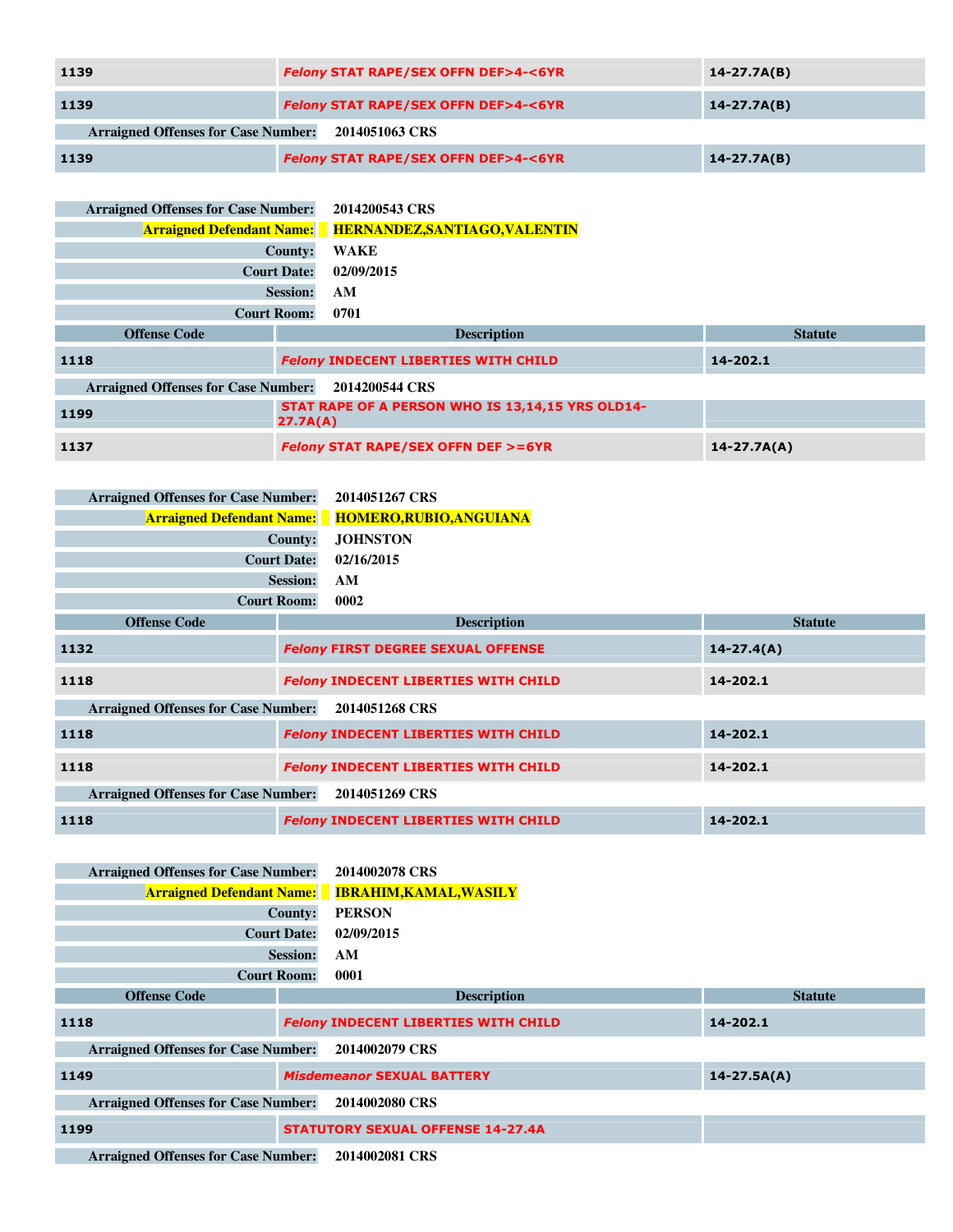| <b>Arraigned Offenses for Case Number:</b> | 2014239633 CRS                                                  |                |
|--------------------------------------------|-----------------------------------------------------------------|----------------|
|                                            | <b>Arraigned Defendant Name:</b> JIMENEZ-GUZMAN, RODRIGO, FERNA |                |
| County:                                    | <b>MECKLENBURG</b>                                              |                |
| <b>Court Date:</b>                         | 02/10/2015                                                      |                |
| <b>Session:</b>                            | <b>PM</b>                                                       |                |
| <b>Court Room:</b>                         | 5350                                                            |                |
| <b>Offense Code</b>                        | <b>Description</b>                                              | <b>Statute</b> |
| 1118                                       | <b>Felony INDECENT LIBERTIES WITH CHILD</b>                     | 14-202.1       |

| <b>Arraigned Offenses for Case Number:</b> |                    | 2012025047 CRS                                            |                |
|--------------------------------------------|--------------------|-----------------------------------------------------------|----------------|
|                                            |                    | <b>Arraigned Defendant Name:</b> LEON, CRISTINO, ANATACIO |                |
|                                            | <b>County:</b>     | <b>MECKLENBURG</b>                                        |                |
|                                            | <b>Court Date:</b> | 02/23/2015                                                |                |
|                                            | <b>Session:</b>    | AM                                                        |                |
|                                            | <b>Court Room:</b> | 5150                                                      |                |
| <b>Offense Code</b>                        |                    | <b>Description</b>                                        | <b>Statute</b> |
| 1118                                       |                    | <b>Felony INDECENT LIBERTIES WITH CHILD</b>               | 14-202.1       |
| 1144                                       |                    | <b>Felony ATTEMPT 1ST DEGREE SEX OFFENSE</b>              | $14 - 27.4$    |
| <b>Arraigned Offenses for Case Number:</b> |                    | 2012219739 CRS                                            |                |
| 1026                                       |                    | <b>Felony FIRST DEGREE KIDNAPPING</b>                     | 14-39          |
| <b>Arraigned Offenses for Case Number:</b> |                    | 2012219738 CRS                                            |                |
| 1026                                       |                    | <b>Felony FIRST DEGREE KIDNAPPING</b>                     | 14-39          |
| 1023                                       |                    | <b>Felony ABDUCTION OF CHILDREN</b>                       | $14 - 41$      |

| <b>Arraigned Offenses for Case Number:</b> |                    | 2014046662 CRS                                                  |                 |  |
|--------------------------------------------|--------------------|-----------------------------------------------------------------|-----------------|--|
|                                            |                    | <b>Arraigned Defendant Name:</b> LOPEZ-CABALLERO, BRYAN, JAVIER |                 |  |
|                                            | County:            | <b>MECKLENBURG</b>                                              |                 |  |
|                                            | <b>Court Date:</b> | 02/09/2015                                                      |                 |  |
|                                            | <b>Session:</b>    | <b>PM</b>                                                       |                 |  |
|                                            | <b>Court Room:</b> | 5350                                                            |                 |  |
| <b>Offense Code</b>                        |                    | <b>Description</b>                                              | <b>Statute</b>  |  |
| 1139                                       |                    | <b>Felony STAT RAPE/SEX OFFN DEF&gt;4-&lt;6YR</b>               | $14 - 27.7A(B)$ |  |
| <b>Arraigned Offenses for Case Number:</b> |                    | 2014046663 CRS                                                  |                 |  |
| 1139                                       |                    | <b>Felony STAT RAPE/SEX OFFN DEF&gt;4-&lt;6YR</b>               | $14 - 27.7A(B)$ |  |
| <b>Arraigned Offenses for Case Number:</b> |                    | 2014046664 CRS                                                  |                 |  |
| 1118                                       |                    | <b>Felony INDECENT LIBERTIES WITH CHILD</b>                     | 14-202.1        |  |
| <b>Arraigned Offenses for Case Number:</b> |                    | 2014046665 CRS                                                  |                 |  |
| 1118                                       |                    | <b>Felony INDECENT LIBERTIES WITH CHILD</b>                     | 14-202.1        |  |

| Arraigned Offenses for Case Number: 2014245980 CRS |                                                          |
|----------------------------------------------------|----------------------------------------------------------|
|                                                    | <b>Arraigned Defendant Name:</b> MARTINEZ CRUZ, CRISTIAN |
|                                                    | County: MECKLENBURG                                      |
| Court Date: 02/12/2015                             |                                                          |
| <b>Session:</b>                                    | – AM                                                     |
| <b>Court Room:</b>                                 | 5350                                                     |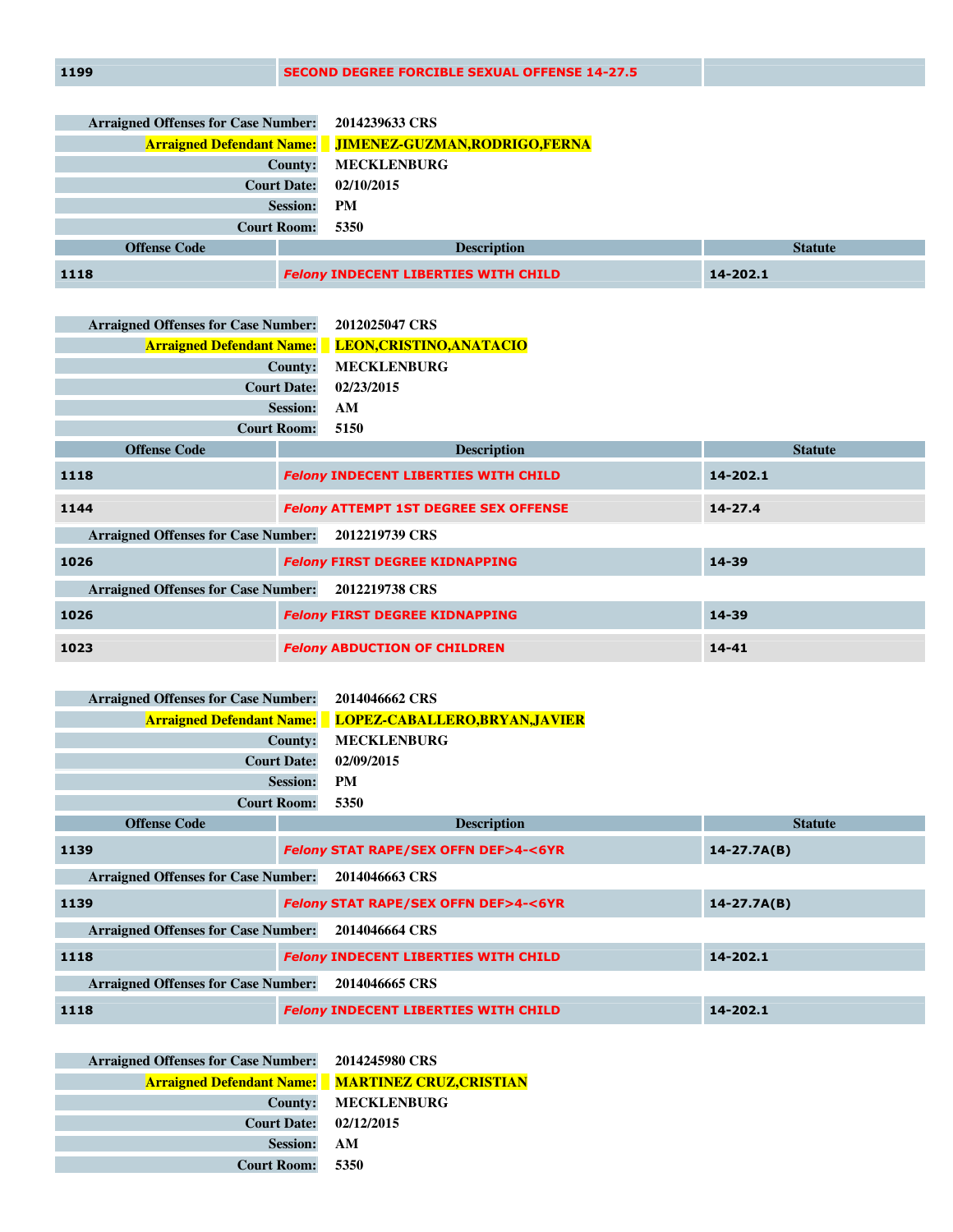| <b>Offense Code</b>                        | <b>Description</b>                         | <b>Statute</b>  |
|--------------------------------------------|--------------------------------------------|-----------------|
| 1124                                       | <b>Felony SECOND DEGREE SEXUAL OFFENSE</b> | $14 - 27.5(A)$  |
| <b>Arraigned Offenses for Case Number:</b> | 2014245982 CRS                             |                 |
| 1149                                       | <b>Misdemeanor SEXUAL BATTERY</b>          | $14 - 27.5A(A)$ |
| <b>Arraigned Offenses for Case Number:</b> | 2014245983 CRS                             |                 |
| 1146                                       | <b>Felony ATTEMPT SECOND DEGREE RAPE</b>   | $14 - 27.3$     |
| <b>Arraigned Offenses for Case Number:</b> | 2014245984 CRS                             |                 |
| 1389                                       | <b>Misdemeanor ASSAULT ON A FEMALE</b>     | $14 - 33(C)(2)$ |
| <b>Arraigned Offenses for Case Number:</b> | 2014245985 CRS                             |                 |
| 1026                                       | <b>Felony FIRST DEGREE KIDNAPPING</b>      | 14-39           |

| <b>Arraigned Offenses for Case Number:</b> |                    | 2013050920 CRS                                                |                 |  |
|--------------------------------------------|--------------------|---------------------------------------------------------------|-----------------|--|
|                                            |                    | <b>Arraigned Defendant Name:</b> MARTINEZ, ALEJANDRO, ALBERTO |                 |  |
|                                            | County:            | <b>ALEXANDER</b>                                              |                 |  |
|                                            | <b>Court Date:</b> | 02/09/2015                                                    |                 |  |
|                                            | <b>Session:</b>    | AM                                                            |                 |  |
| <b>Court Room:</b>                         |                    | 0001                                                          |                 |  |
| <b>Offense Code</b>                        |                    | <b>Description</b><br><b>Statute</b>                          |                 |  |
| 1137                                       |                    | <b>Felony STAT RAPE/SEX OFFN DEF &gt;=6YR</b>                 | $14 - 27.7A(A)$ |  |
| <b>Arraigned Offenses for Case Number:</b> |                    | 2013050921 CRS                                                |                 |  |
| 1137                                       |                    | <b>Felony STAT RAPE/SEX OFFN DEF &gt;=6YR</b>                 | $14 - 27.7A(A)$ |  |
| <b>Arraigned Offenses for Case Number:</b> |                    | 2013050922 CRS                                                |                 |  |
| 1118                                       |                    | <b>Felony INDECENT LIBERTIES WITH CHILD</b>                   | 14-202.1        |  |

| <b>Arraigned Offenses for Case Number:</b> |                 | 2014050911 CRS                                                  |                   |  |
|--------------------------------------------|-----------------|-----------------------------------------------------------------|-------------------|--|
|                                            |                 | <b>Arraigned Defendant Name:</b> MARTINEZ, CARLOS, ULISES CARDO |                   |  |
| County:                                    |                 | <b>PENDER</b>                                                   |                   |  |
| <b>Court Date:</b>                         |                 | 02/13/2015                                                      |                   |  |
|                                            | <b>Session:</b> | AM                                                              |                   |  |
| <b>Court Room:</b>                         |                 | 001A                                                            |                   |  |
| <b>Offense Code</b>                        |                 | <b>Description</b>                                              | <b>Statute</b>    |  |
| 1118                                       |                 | <b>Felony INDECENT LIBERTIES WITH CHILD</b><br>14-202.1         |                   |  |
| <b>Arraigned Offenses for Case Number:</b> |                 | 2014050953 CRS                                                  |                   |  |
| 1116                                       |                 | <b>Felony FIRST DEGREE SEX OFFENSE CHILD</b>                    | $14 - 27.4(A)(1)$ |  |

| <b>Arraigned Offenses for Case Number:</b> |                                                                  | 2013051314 CRS                                                |                 |  |
|--------------------------------------------|------------------------------------------------------------------|---------------------------------------------------------------|-----------------|--|
|                                            |                                                                  | <b>Arraigned Defendant Name:</b> MARTINEZ, JOSE JESUS, CECENA |                 |  |
| County:                                    |                                                                  | <b>FRANKLIN</b>                                               |                 |  |
| <b>Court Date:</b>                         |                                                                  | 02/18/2015                                                    |                 |  |
| <b>Session:</b>                            |                                                                  | AM                                                            |                 |  |
| <b>Court Room:</b>                         |                                                                  | 0002                                                          |                 |  |
| <b>Offense Code</b>                        |                                                                  | <b>Description</b><br><b>Statute</b>                          |                 |  |
| 1028                                       |                                                                  | <b>Felony SECOND DEGREE KIDNAPPING</b>                        | $14 - 39$       |  |
| <b>Arraigned Offenses for Case Number:</b> |                                                                  | 2014050834 CRS                                                |                 |  |
| 1137                                       | <b>Felony STAT RAPE/SEX OFFN DEF &gt;=6YR</b><br>$14 - 27.7A(A)$ |                                                               |                 |  |
| 1137                                       |                                                                  | <b>Felony STAT RAPE/SEX OFFN DEF &gt;=6YR</b>                 | $14 - 27.7A(A)$ |  |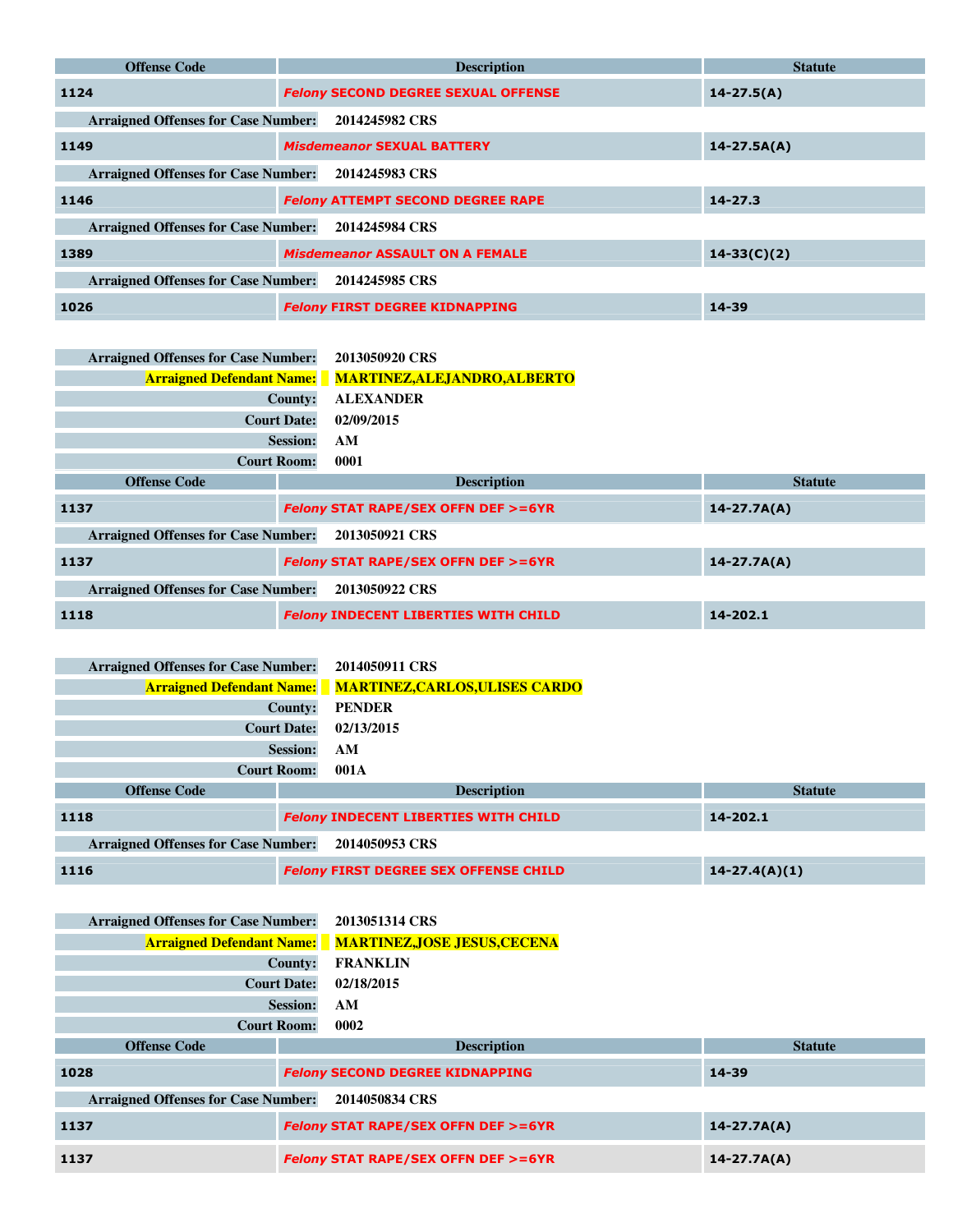| 1118                                                         | <b>Felony INDECENT LIBERTIES WITH CHILD</b>   | 14-202.1        |  |  |  |
|--------------------------------------------------------------|-----------------------------------------------|-----------------|--|--|--|
| <b>Arraigned Offenses for Case Number:</b><br>2014050835 CRS |                                               |                 |  |  |  |
| 1137                                                         | <b>Felony STAT RAPE/SEX OFFN DEF &gt;=6YR</b> | $14 - 27.7A(A)$ |  |  |  |
| 1137                                                         | Felony STAT RAPE/SEX OFFN DEF >=6YR           | $14 - 27.7A(A)$ |  |  |  |
| 1118                                                         | <b>Felony INDECENT LIBERTIES WITH CHILD</b>   | 14-202.1        |  |  |  |
| <b>Arraigned Offenses for Case Number:</b>                   | 2014050836 CRS                                |                 |  |  |  |
| 1137                                                         | <b>Felony STAT RAPE/SEX OFFN DEF &gt;=6YR</b> | $14 - 27.7A(A)$ |  |  |  |
| 1137                                                         | Felony STAT RAPE/SEX OFFN DEF >=6YR           | $14 - 27.7A(A)$ |  |  |  |
| 1118                                                         | <b>Felony INDECENT LIBERTIES WITH CHILD</b>   | 14-202.1        |  |  |  |
| <b>Arraigned Offenses for Case Number:</b>                   | 2014050837 CRS                                |                 |  |  |  |
| 1137                                                         | Felony STAT RAPE/SEX OFFN DEF >=6YR           | $14 - 27.7A(A)$ |  |  |  |
| 1137                                                         | Felony STAT RAPE/SEX OFFN DEF >=6YR           | $14 - 27.7A(A)$ |  |  |  |
| 1118                                                         | <b>Felony INDECENT LIBERTIES WITH CHILD</b>   | 14-202.1        |  |  |  |
| <b>Arraigned Offenses for Case Number:</b><br>2014050838 CRS |                                               |                 |  |  |  |
| 1137                                                         | <b>Felony STAT RAPE/SEX OFFN DEF &gt;=6YR</b> | $14 - 27.7A(A)$ |  |  |  |
| 1137                                                         | <b>Felony STAT RAPE/SEX OFFN DEF &gt;=6YR</b> | $14 - 27.7A(A)$ |  |  |  |
| 1118                                                         | <b>Felony INDECENT LIBERTIES WITH CHILD</b>   | 14-202.1        |  |  |  |
| <b>Arraigned Offenses for Case Number:</b>                   | 2014050839 CRS                                |                 |  |  |  |
| 1137                                                         | <b>Felony STAT RAPE/SEX OFFN DEF &gt;=6YR</b> | $14 - 27.7A(A)$ |  |  |  |
| 1137                                                         | <b>Felony STAT RAPE/SEX OFFN DEF &gt;=6YR</b> | $14 - 27.7A(A)$ |  |  |  |
| 1118                                                         | <b>Felony INDECENT LIBERTIES WITH CHILD</b>   | 14-202.1        |  |  |  |
| <b>Arraigned Offenses for Case Number:</b>                   | 2014050840 CRS                                |                 |  |  |  |
| 1137                                                         | <b>Felony STAT RAPE/SEX OFFN DEF &gt;=6YR</b> | $14 - 27.7A(A)$ |  |  |  |
| 1137                                                         | <b>Felony STAT RAPE/SEX OFFN DEF &gt;=6YR</b> | $14 - 27.7A(A)$ |  |  |  |
| 1118                                                         | <b>Felony INDECENT LIBERTIES WITH CHILD</b>   | 14-202.1        |  |  |  |

| <b>Arraigned Offenses for Case Number:</b> |                    | 2014053276 CRS                                            |                   |  |
|--------------------------------------------|--------------------|-----------------------------------------------------------|-------------------|--|
|                                            |                    | <b>Arraigned Defendant Name:</b> MARTINEZ, JOSE, LEOCADIO |                   |  |
|                                            | County:            | <b>SURRY</b>                                              |                   |  |
| <b>Court Date:</b>                         |                    | 02/10/2015                                                |                   |  |
| <b>Session:</b>                            |                    | AM                                                        |                   |  |
| <b>Court Room:</b>                         |                    | 0001                                                      |                   |  |
| <b>Offense Code</b>                        |                    | <b>Description</b>                                        | <b>Statute</b>    |  |
| 1116                                       |                    | <b>Felony FIRST DEGREE SEX OFFENSE CHILD</b>              | $14 - 27.4(A)(1)$ |  |
| <b>Arraigned Offenses for Case Number:</b> |                    | 2014053277 CRS                                            |                   |  |
| <b>Offense Code</b>                        | <b>Description</b> |                                                           | <b>Statute</b>    |  |
| 1116                                       |                    | <b>Felony FIRST DEGREE SEX OFFENSE CHILD</b>              | $14 - 27.4(A)(1)$ |  |

**Arraigned Offenses for Case Number: 2014050719 CRS Arraigned Defendant Name: MATUL-AJTUN,OSCAR,EDUARDO County: MONTGOMERY**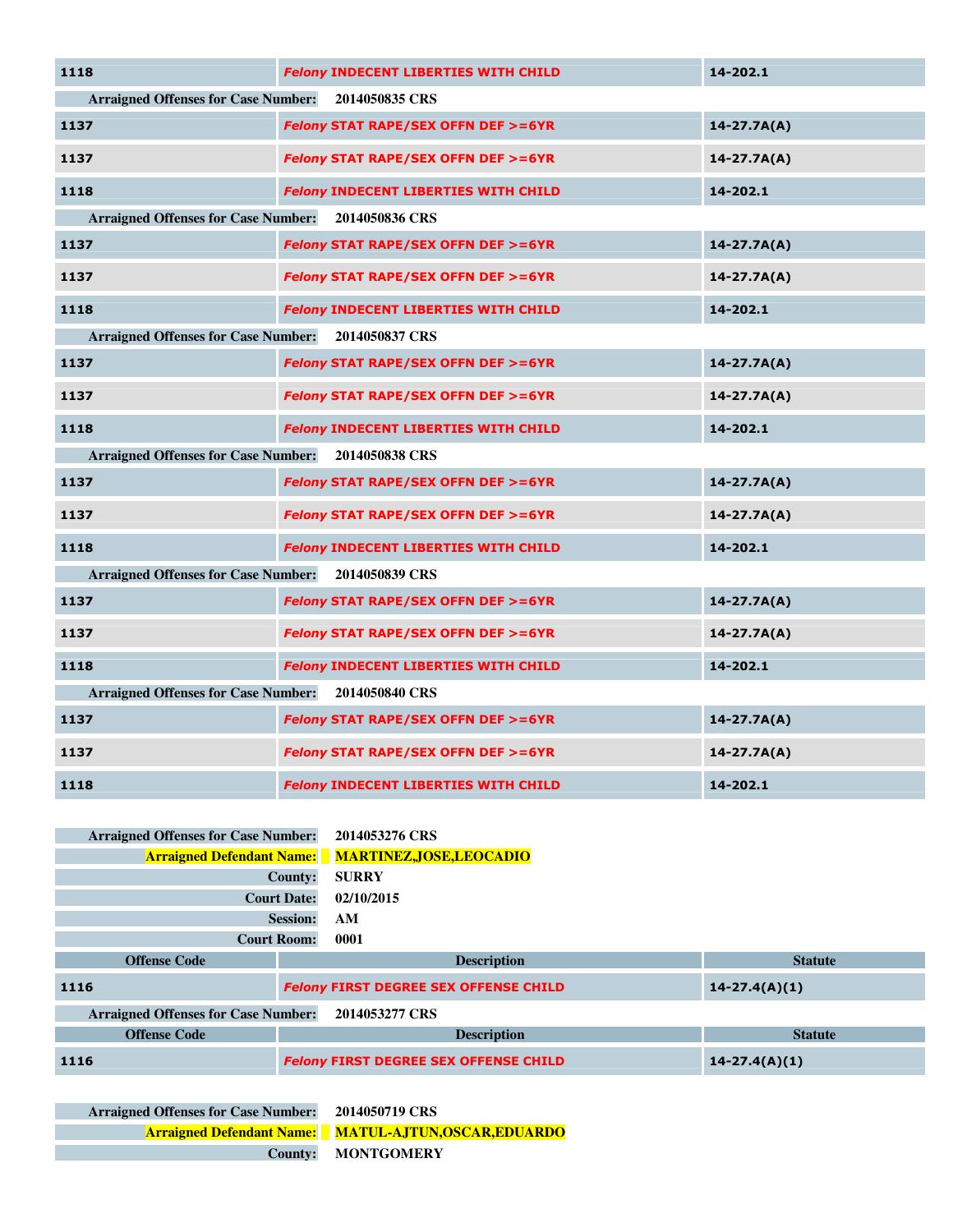|      |                     | <b>Court Date:</b><br><b>Session:</b> | 02/11/2015<br>AM                              |                 |
|------|---------------------|---------------------------------------|-----------------------------------------------|-----------------|
|      |                     | <b>Court Room:</b>                    | 0002                                          |                 |
|      | <b>Offense Code</b> |                                       | <b>Description</b>                            | <b>Statute</b>  |
| 1137 |                     |                                       | <b>Felony STAT RAPE/SEX OFFN DEF &gt;=6YR</b> | $14 - 27.7A(A)$ |
| 1118 |                     |                                       | <b>Felony INDECENT LIBERTIES WITH CHILD</b>   | 14-202.1        |

| <b>Arraigned Offenses for Case Number:</b> | 2011050554 CRS                              |                                                         |                |
|--------------------------------------------|---------------------------------------------|---------------------------------------------------------|----------------|
| <b>Arraigned Defendant Name:</b>           |                                             | <b>MEDVES,MICHAEL,DAVID</b>                             |                |
|                                            | <b>County:</b><br><b>DAVIE</b>              |                                                         |                |
|                                            | <b>Court Date:</b><br>02/23/2015            |                                                         |                |
|                                            | <b>Session:</b><br>AM                       |                                                         |                |
| <b>Court Room:</b>                         | 000A                                        |                                                         |                |
| <b>Offense Code</b>                        |                                             | <b>Description</b>                                      | <b>Statute</b> |
| 1118                                       |                                             | <b>Felony INDECENT LIBERTIES WITH CHILD</b>             | 14-202.1       |
| 1118                                       |                                             | <b>Felony INDECENT LIBERTIES WITH CHILD</b>             | 14-202.1       |
| 1118                                       | <b>Felony INDECENT LIBERTIES WITH CHILD</b> | 14-202.1                                                |                |
| <b>Arraigned Offenses for Case Number:</b> | 2011050555 CRS                              |                                                         |                |
| 3699                                       | 190.7                                       | <b>DISSEMINATE OBSCENE MATERIAL TO MINOR UNDER 114-</b> |                |

| Arraigned Offenses for Case Number: 2014055300 CRS      |
|---------------------------------------------------------|
| <b>Arraigned Defendant Name:</b> MENDOZA, ELIAZAR, JUAN |
| FORSYTH                                                 |
| Court Date: 02/16/2015                                  |
| AM                                                      |
| 005A                                                    |
|                                                         |

| <b>Offense Code</b>                                | <b>Description</b>                            | <b>Statute</b>   |
|----------------------------------------------------|-----------------------------------------------|------------------|
| 3837                                               | <b>Felony FELONY CHILD ABUSE -SEXUAL ACT</b>  | $14 - 318.4(A2)$ |
| 3837                                               | <b>Felony FELONY CHILD ABUSE -SEXUAL ACT</b>  | $14 - 318.4(A2)$ |
| <b>Arraigned Offenses for Case Number:</b>         | 2014055301 CRS                                |                  |
| 1137                                               | <b>Felony STAT RAPE/SEX OFFN DEF &gt;=6YR</b> | $14 - 27.7A(A)$  |
| 1118                                               | <b>Felony INDECENT LIBERTIES WITH CHILD</b>   | 14-202.1         |
| <b>Arraigned Offenses for Case Number:</b>         | 2014055302 CRS                                |                  |
| 1137                                               | <b>Felony STAT RAPE/SEX OFFN DEF &gt;=6YR</b> | $14 - 27.7A(A)$  |
| 1118                                               | <b>Felony INDECENT LIBERTIES WITH CHILD</b>   | 14-202.1         |
| <b>Arraigned Offenses for Case Number:</b>         | 2014055304 CRS                                |                  |
| 1118                                               | <b>Felony INDECENT LIBERTIES WITH CHILD</b>   | 14-202.1         |
| Arraigned Offenses for Case Number: 2014055428 CRS |                                               |                  |
| 1118                                               | <b>Felony INDECENT LIBERTIES WITH CHILD</b>   | 14-202.1         |
| 1199                                               | <b>FIRST DEGREE RAPE 14-27.2(A)(1)</b>        |                  |
| 1199                                               | <b>FIRST DEGREE RAPE 14-27.2(A)(1)</b>        |                  |
| <b>Arraigned Offenses for Case Number:</b>         | 2014055429 CRS                                |                  |
| 1118                                               | <b>Felony INDECENT LIBERTIES WITH CHILD</b>   | 14-202.1         |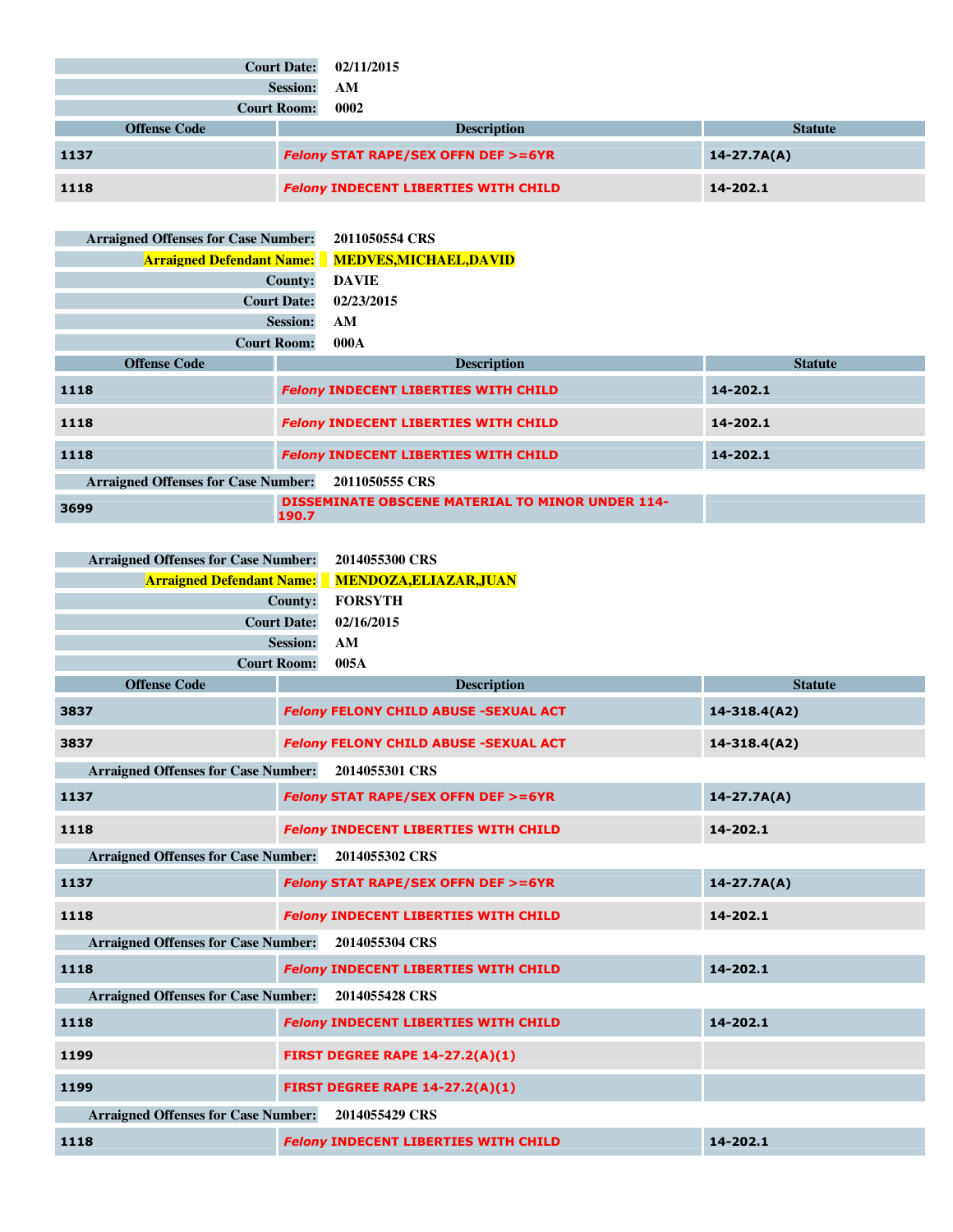| 1199                                       | <b>FIRST DEGREE RAPE 14-27.2(A)(1)</b>      |                |
|--------------------------------------------|---------------------------------------------|----------------|
| <b>Arraigned Offenses for Case Number:</b> | 2014055430 CRS                              |                |
| 1132                                       | <b>Felony FIRST DEGREE SEXUAL OFFENSE</b>   | $14 - 27.4(A)$ |
| 1132                                       | <b>Felony FIRST DEGREE SEXUAL OFFENSE</b>   | $14 - 27.4(A)$ |
| 1199                                       | <b>FIRST DEGREE RAPE 14-27.2(A)(1)</b>      |                |
| <b>Arraigned Offenses for Case Number:</b> | 2014055431 CRS                              |                |
| 1118                                       | <b>Felony INDECENT LIBERTIES WITH CHILD</b> | 14-202.1       |
| 1199                                       | <b>FIRST DEGREE RAPE 14-27.2(A)(1)</b>      |                |

| <b>Arraigned Offenses for Case Number:</b> | 2014202687 CRS                                            |                |
|--------------------------------------------|-----------------------------------------------------------|----------------|
|                                            | <b>Arraigned Defendant Name:</b> MENOCAL, JOSE, FRANCISCO |                |
|                                            | <b>MECKLENBURG</b><br>County:                             |                |
| <b>Court Date:</b>                         | 02/10/2015                                                |                |
|                                            | <b>Session:</b><br><b>PM</b>                              |                |
| <b>Court Room:</b>                         | 5350                                                      |                |
| <b>Offense Code</b>                        | <b>Description</b>                                        | <b>Statute</b> |
| 1118                                       | <b>Felony INDECENT LIBERTIES WITH CHILD</b>               | 14-202.1       |
| 1144                                       | <b>Felony ATTEMPT 1ST DEGREE SEX OFFENSE</b>              | $14 - 27.4$    |

| <b>Arraigned Offenses for Case Number:</b> |                    | 2013237971 CRS                               |                   |
|--------------------------------------------|--------------------|----------------------------------------------|-------------------|
| <b>Arraigned Defendant Name:</b>           |                    | <b>MONTES,VICTOR,M</b>                       |                   |
| <b>County:</b>                             |                    | <b>MECKLENBURG</b>                           |                   |
| <b>Court Date:</b>                         |                    | 02/23/2015                                   |                   |
|                                            | <b>Session:</b>    | AM                                           |                   |
|                                            | <b>Court Room:</b> | 5150                                         |                   |
| <b>Offense Code</b>                        |                    | <b>Description</b>                           | <b>Statute</b>    |
| 1116                                       |                    | <b>Felony FIRST DEGREE SEX OFFENSE CHILD</b> | $14 - 27.4(A)(1)$ |
| <b>Arraigned Offenses for Case Number:</b> |                    | 2013237972 CRS                               |                   |
| 1116                                       |                    | <b>Felony FIRST DEGREE SEX OFFENSE CHILD</b> | $14 - 27.4(A)(1)$ |
| <b>Arraigned Offenses for Case Number:</b> |                    | 2013237973 CRS                               |                   |
| 1134                                       |                    | <b>Felony SEX OFFENSE - PARENTAL ROLE</b>    | $14 - 27.7(A)$    |
| <b>Arraigned Offenses for Case Number:</b> |                    | 2013237974 CRS                               |                   |
| 1134                                       |                    | <b>Felony SEX OFFENSE - PARENTAL ROLE</b>    | $14 - 27.7(A)$    |
| <b>Arraigned Offenses for Case Number:</b> |                    | 2013237975 CRS                               |                   |
| 1118                                       |                    | <b>Felony INDECENT LIBERTIES WITH CHILD</b>  | 14-202.1          |
| <b>Arraigned Offenses for Case Number:</b> |                    | 2013237976 CRS                               |                   |
| 1118                                       |                    | <b>Felony INDECENT LIBERTIES WITH CHILD</b>  | 14-202.1          |

| <b>Offense Code</b>                        | <b>Description</b>                                       | <b>Statute</b> |
|--------------------------------------------|----------------------------------------------------------|----------------|
| <b>Court Room:</b>                         | 0701                                                     |                |
|                                            | <b>Session:</b><br>AM                                    |                |
| <b>Court Date:</b>                         | 02/09/2015                                               |                |
|                                            | County:<br>WAKE                                          |                |
|                                            | <b>Arraigned Defendant Name:</b> MUNOZ DE LA CRUZ, JAIME |                |
| <b>Arraigned Offenses for Case Number:</b> | 2014220256 CRS                                           |                |
|                                            |                                                          |                |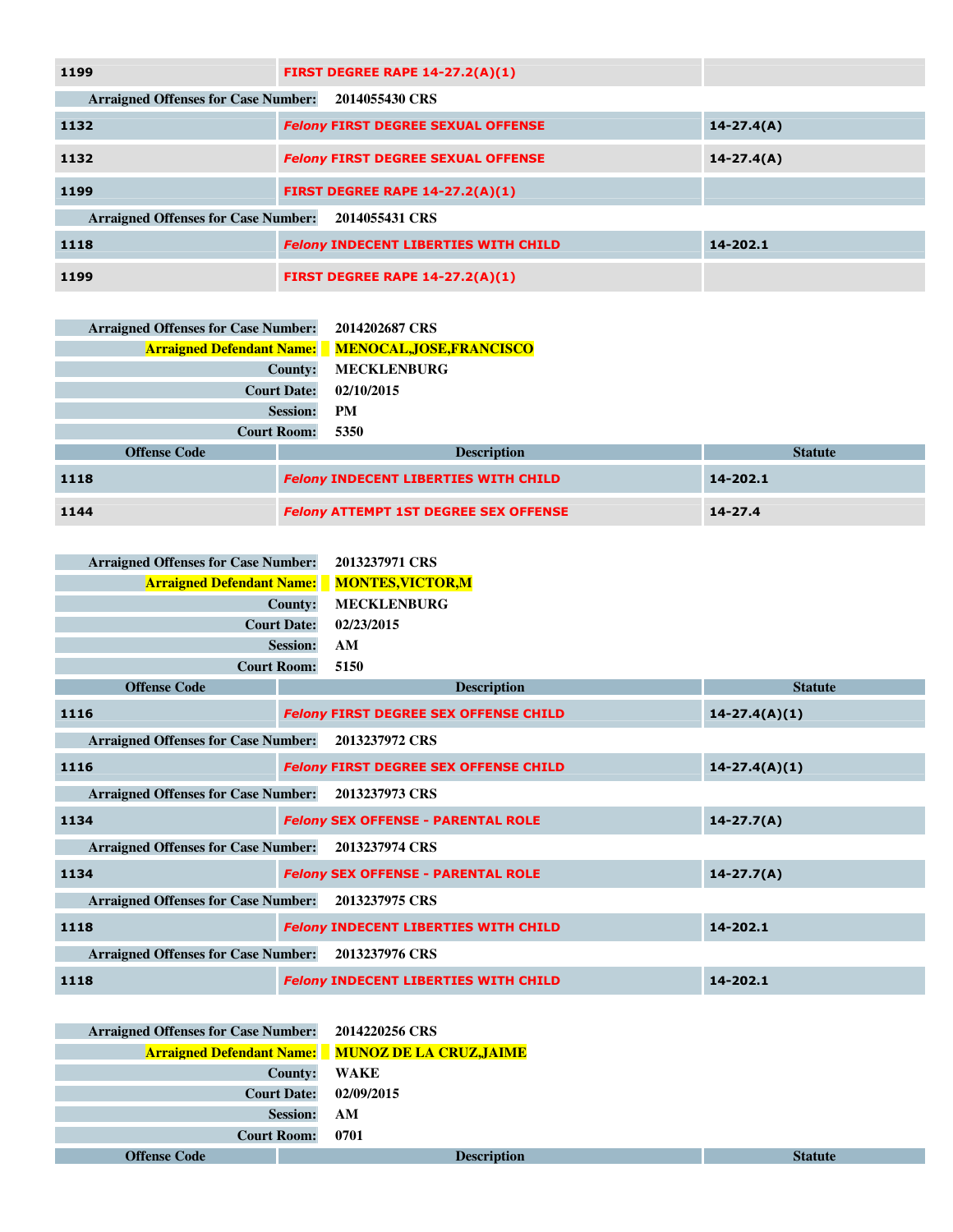| 1118                                       | <b>Felony INDECENT LIBERTIES WITH CHILD</b> | 14-202.1        |
|--------------------------------------------|---------------------------------------------|-----------------|
| 1118                                       | <b>Felony INDECENT LIBERTIES WITH CHILD</b> | 14-202.1        |
| 3635                                       | <b>Felony RAPE OF A CHILD</b>               | $14 - 27.2A(A)$ |
| <b>Arraigned Offenses for Case Number:</b> | 2014220257 CRS                              |                 |
| 1118                                       | <b>Felony INDECENT LIBERTIES WITH CHILD</b> | 14-202.1        |
| 1118                                       | <b>Felony INDECENT LIBERTIES WITH CHILD</b> | 14-202.1        |
| 1118                                       | <b>Felony INDECENT LIBERTIES WITH CHILD</b> | 14-202.1        |

| <b>Arraigned Offenses for Case Number:</b> |                    | 2014236265 CRS                                              |                 |
|--------------------------------------------|--------------------|-------------------------------------------------------------|-----------------|
|                                            |                    | <b>Arraigned Defendant Name:</b> NAZAR-GOMEZ, LUIS, ENRIQUE |                 |
|                                            | County:            | <b>MECKLENBURG</b>                                          |                 |
|                                            | <b>Court Date:</b> | 02/10/2015                                                  |                 |
|                                            | <b>Session:</b>    | <b>PM</b>                                                   |                 |
|                                            | <b>Court Room:</b> | 5350                                                        |                 |
| <b>Offense Code</b>                        |                    | <b>Description</b>                                          | <b>Statute</b>  |
| 3635                                       |                    | <b>Felony RAPE OF A CHILD</b>                               | $14 - 27.2A(A)$ |
| <b>Arraigned Offenses for Case Number:</b> |                    | 2014236266 CRS                                              |                 |
| 3636                                       |                    | <b>Felony SEXUAL OFFENSE WITH A CHILD</b>                   | $14 - 27.4A(A)$ |
| <b>Arraigned Offenses for Case Number:</b> |                    | 2014236268 CRS                                              |                 |
| 1118                                       |                    | <b>Felony INDECENT LIBERTIES WITH CHILD</b>                 | 14-202.1        |
| 1118                                       |                    | <b>Felony INDECENT LIBERTIES WITH CHILD</b>                 | 14-202.1        |

| <b>Arraigned Offenses for Case Number:</b>         |                    | 2012213193 CRS                                 |                   |
|----------------------------------------------------|--------------------|------------------------------------------------|-------------------|
| <b>Arraigned Defendant Name:</b>                   |                    | NIE, Y'HON                                     |                   |
|                                                    | County:            | <b>MECKLENBURG</b>                             |                   |
|                                                    | <b>Court Date:</b> | 03/23/2015                                     |                   |
|                                                    | <b>Session:</b>    | AM                                             |                   |
|                                                    | <b>Court Room:</b> | 5150                                           |                   |
| <b>Offense Code</b>                                |                    | <b>Description</b>                             | <b>Statute</b>    |
| 1116                                               |                    | <b>Felony FIRST DEGREE SEX OFFENSE CHILD</b>   | $14-27.4(A)(1)$   |
| <b>Arraigned Offenses for Case Number:</b>         |                    | 2012213194 CRS                                 |                   |
| 1118                                               |                    | <b>Felony INDECENT LIBERTIES WITH CHILD</b>    | 14-202.1          |
| <b>Arraigned Offenses for Case Number:</b>         |                    | 2012213195 CRS                                 |                   |
| 1118                                               |                    | <b>Felony INDECENT LIBERTIES WITH CHILD</b>    | 14-202.1          |
| <b>Arraigned Offenses for Case Number:</b>         |                    | 2014227118 CRS                                 |                   |
| 3631                                               |                    | <b>Felony INCEST CHILD &lt; 13 DEF &gt;= 4</b> | $14-178(B)(1)(A)$ |
| <b>Arraigned Offenses for Case Number:</b>         |                    | 2014227119 CRS                                 |                   |
| 3631                                               |                    | <b>Felony INCEST CHILD &lt; 13 DEF &gt;= 4</b> | $14-178(B)(1)(A)$ |
| <b>Arraigned Offenses for Case Number:</b>         |                    | 2014227120 CRS                                 |                   |
| 1120                                               |                    | <b>Felony FIRST DEGREE RAPE CHILD</b>          | $14 - 27.2(A)(1)$ |
| Arraigned Offenses for Case Number: 2014227121 CRS |                    |                                                |                   |
| 1116                                               |                    | <b>Felony FIRST DEGREE SEX OFFENSE CHILD</b>   | $14-27.4(A)(1)$   |
| the contract of the contract of the contract of    |                    | المسما ووالمواطنة والمعامل المراري المراري     |                   |

**Arraigned Offenses for Case Number: 2014227122 CRS**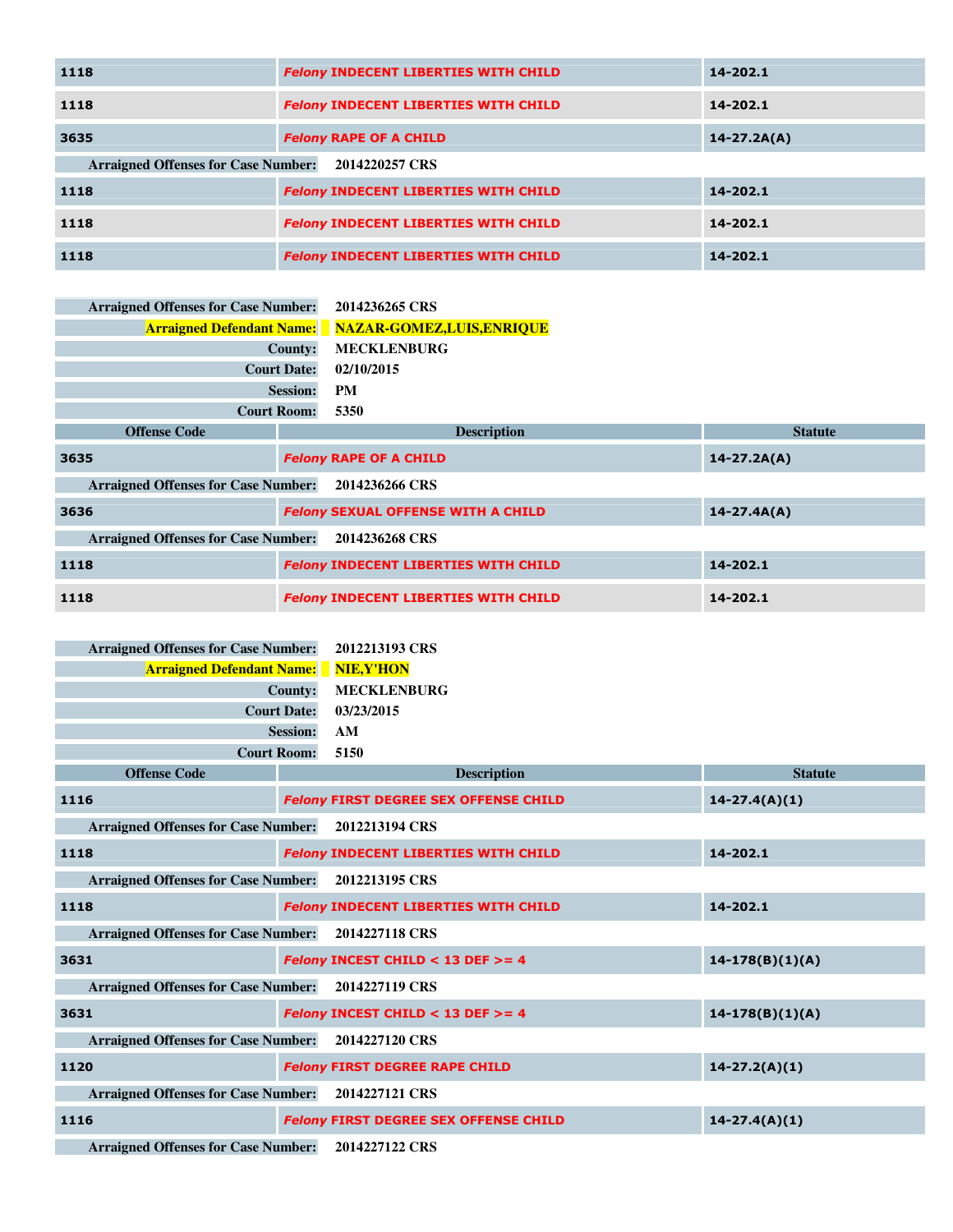| 1118                                       | <b>Felony INDECENT LIBERTIES WITH CHILD</b> | 14-202.1          |
|--------------------------------------------|---------------------------------------------|-------------------|
| <b>Arraigned Offenses for Case Number:</b> | 2014227123 CRS                              |                   |
| 1118                                       | <b>Felony INDECENT LIBERTIES WITH CHILD</b> | 14-202.1          |
| <b>Arraigned Offenses for Case Number:</b> | 2014227124 CRS                              |                   |
| 1118                                       | <b>Felony INDECENT LIBERTIES WITH CHILD</b> | 14-202.1          |
| <b>Arraigned Offenses for Case Number:</b> | 2014227125 CRS                              |                   |
| 1118                                       | <b>Felony INDECENT LIBERTIES WITH CHILD</b> | 14-202.1          |
| <b>Arraigned Offenses for Case Number:</b> | 2014227127 CRS                              |                   |
| 1120                                       | <b>Felony FIRST DEGREE RAPE CHILD</b>       | $14 - 27.2(A)(1)$ |

| <b>Arraigned Offenses for Case Number:</b> | 2014079153 CRS                                               |                |
|--------------------------------------------|--------------------------------------------------------------|----------------|
|                                            | <b>Arraigned Defendant Name:</b> ORELLANA, NOE, ONASIS, JOYA |                |
| <b>County:</b>                             | <b>GUILFORD</b>                                              |                |
| <b>Court Date:</b>                         | 02/23/2015                                                   |                |
| <b>Session:</b>                            | AM                                                           |                |
| <b>Court Room:</b>                         | GB4C                                                         |                |
| <b>Offense Code</b>                        | <b>Description</b>                                           | <b>Statute</b> |
| 1118                                       | <b>Felony INDECENT LIBERTIES WITH CHILD</b>                  | 14-202.1       |

| <b>Arraigned Offenses for Case Number:</b> | 2014224665 CRS       |
|--------------------------------------------|----------------------|
| <b>Arraigned Defendant Name:</b>           | <b>RAMOS, FABIAN</b> |
| County:                                    | WAKE                 |
| <b>Court Date: 02/09/2015</b>              |                      |
| <b>Session:</b>                            | AM                   |
| <b>Court Room:</b>                         | 0701                 |

| <b>Offense Code</b>                        | <b>Description</b>                           | <b>Statute</b>    |
|--------------------------------------------|----------------------------------------------|-------------------|
| 1026                                       | <b>Felony FIRST DEGREE KIDNAPPING</b>        | 14-39             |
| 1026                                       | <b>Felony FIRST DEGREE KIDNAPPING</b>        | 14-39             |
| 1116                                       | <b>Felony FIRST DEGREE SEX OFFENSE CHILD</b> | $14 - 27.4(A)(1)$ |
| <b>Arraigned Offenses for Case Number:</b> | 2014224666 CRS                               |                   |
| 1118                                       | <b>Felony INDECENT LIBERTIES WITH CHILD</b>  | 14-202.1          |
| 1118                                       | <b>Felony INDECENT LIBERTIES WITH CHILD</b>  | 14-202.1          |

| <b>Arraigned Offenses for Case Number:</b> |                    | 2011053115 CRS                                       |                   |
|--------------------------------------------|--------------------|------------------------------------------------------|-------------------|
|                                            |                    | <b>Arraigned Defendant Name:</b> REGALADO, HECTOR, D |                   |
|                                            | County:            | <b>SAMPSON</b>                                       |                   |
|                                            | <b>Court Date:</b> | 02/17/2015                                           |                   |
|                                            | <b>Session:</b>    | AM                                                   |                   |
|                                            | <b>Court Room:</b> | 0003                                                 |                   |
| <b>Offense Code</b>                        |                    | <b>Description</b>                                   | <b>Statute</b>    |
|                                            |                    |                                                      |                   |
| 1116                                       |                    | <b>Felony FIRST DEGREE SEX OFFENSE CHILD</b>         | $14 - 27.4(A)(1)$ |
| 1137                                       |                    | <b>Felony STAT RAPE/SEX OFFN DEF &gt;=6YR</b>        | $14 - 27.7A(A)$   |
| 1118                                       |                    | <b>Felony INDECENT LIBERTIES WITH CHILD</b>          | 14-202.1          |

**Arraigned Offenses for Case Number: 2011053115 CRS**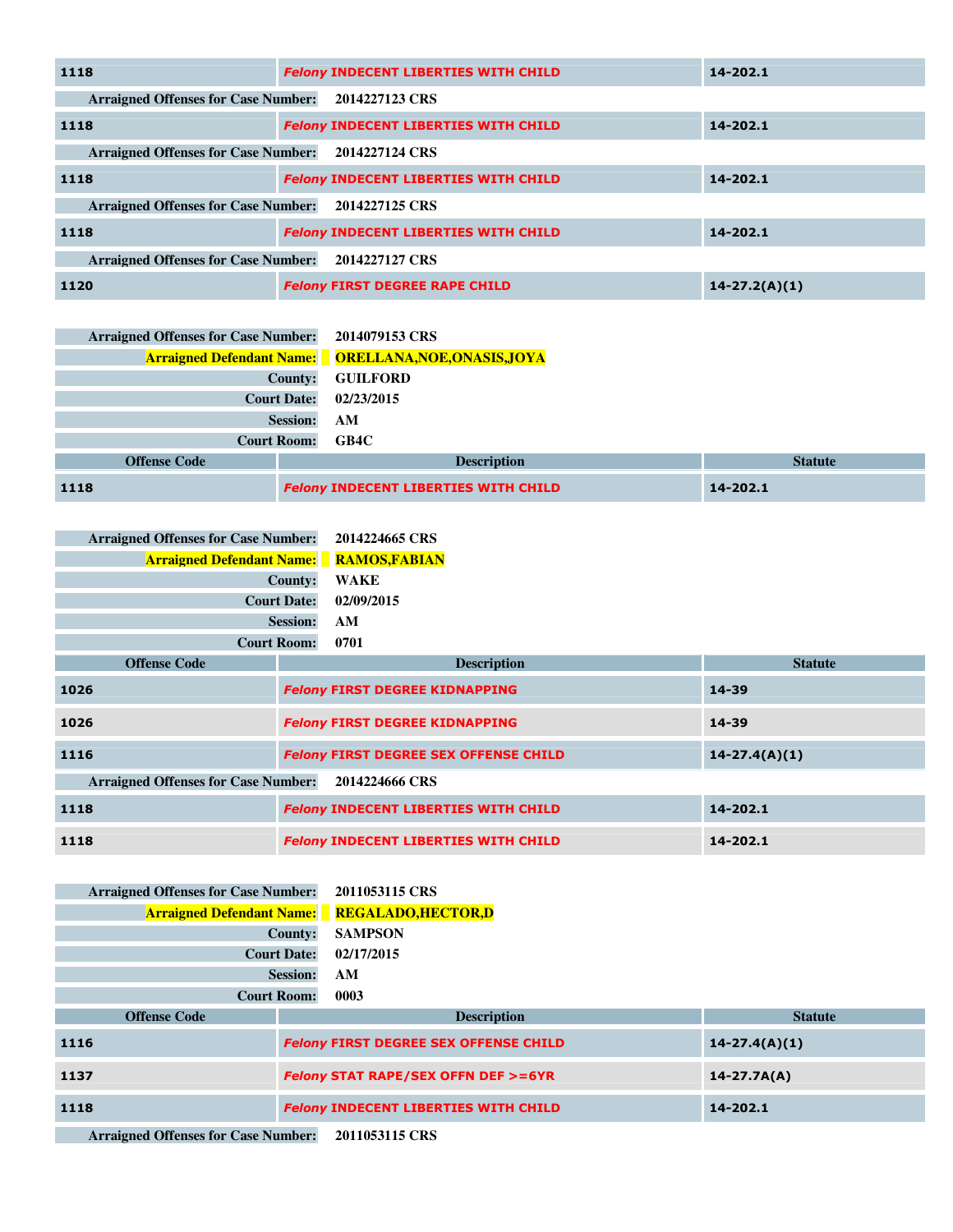| 1116                                                         | <b>Felony FIRST DEGREE SEX OFFENSE CHILD</b>  | $14 - 27.4(A)(1)$ |  |  |
|--------------------------------------------------------------|-----------------------------------------------|-------------------|--|--|
| 1137                                                         | <b>Felony STAT RAPE/SEX OFFN DEF &gt;=6YR</b> | $14 - 27.7A(A)$   |  |  |
| 1118                                                         | <b>Felony INDECENT LIBERTIES WITH CHILD</b>   | 14-202.1          |  |  |
| <b>Arraigned Offenses for Case Number:</b>                   | 2012001066 CRS                                |                   |  |  |
| 1132                                                         | <b>Felony FIRST DEGREE SEXUAL OFFENSE</b>     | $14 - 27.4(A)$    |  |  |
| 1118                                                         | <b>Felony INDECENT LIBERTIES WITH CHILD</b>   | 14-202.1          |  |  |
| 1116                                                         | <b>Felony FIRST DEGREE SEX OFFENSE CHILD</b>  | $14 - 27.4(A)(1)$ |  |  |
| <b>Arraigned Offenses for Case Number:</b><br>2012001066 CRS |                                               |                   |  |  |
| 1132                                                         | <b>Felony FIRST DEGREE SEXUAL OFFENSE</b>     | $14 - 27.4(A)$    |  |  |
| 1118                                                         | <b>Felony INDECENT LIBERTIES WITH CHILD</b>   | 14-202.1          |  |  |
| 1116                                                         | <b>Felony FIRST DEGREE SEX OFFENSE CHILD</b>  | $14 - 27.4(A)(1)$ |  |  |

| <b>Arraigned Offenses for Case Number:</b> | 2014051752 CRS              |
|--------------------------------------------|-----------------------------|
| <b>Arraigned Defendant Name:</b>           | <b>REYES,RICARDO,GUVERA</b> |
| <b>County:</b>                             | <b>DURHAM</b>               |
| <b>Court Date:</b>                         | 02/16/2015                  |
| <b>Session:</b>                            | AМ                          |
| <b>Court Room:</b>                         | 007D                        |
| <b>Offense Code</b>                        | <b>Description</b>          |
|                                            |                             |

| <b>Offense Code</b> | <b>Description</b>                         | <b>Statute</b> |
|---------------------|--------------------------------------------|----------------|
| 3611                | <b>Felony SECOND DEG SEX EXPLOIT MINOR</b> | 14-190.17      |
| 3611                | <b>Felony SECOND DEG SEX EXPLOIT MINOR</b> | 14-190.17      |
| 3611                | <b>Felony SECOND DEG SEX EXPLOIT MINOR</b> | 14-190.17      |
| 3611                | <b>Felony SECOND DEG SEX EXPLOIT MINOR</b> | 14-190.17      |

| <b>Arraigned Offenses for Case Number:</b> | 2013051230 CRS                                            |                |
|--------------------------------------------|-----------------------------------------------------------|----------------|
|                                            | <b>Arraigned Defendant Name:</b> RODRIGUEZ, GERARDO, CRUZ |                |
| <b>County:</b>                             | <b>DUPLIN</b>                                             |                |
| <b>Court Date:</b><br>02/23/2015           |                                                           |                |
| <b>Session:</b>                            | AM                                                        |                |
| <b>Court Room:</b>                         | 0002                                                      |                |
| <b>Offense Code</b>                        | <b>Description</b>                                        | <b>Statute</b> |
| 1118                                       | <b>Felony INDECENT LIBERTIES WITH CHILD</b>               | 14-202.1       |

| <b>Arraigned Offenses for Case Number:</b>             |                                                  | 2014067848 CRS                                           |                |
|--------------------------------------------------------|--------------------------------------------------|----------------------------------------------------------|----------------|
|                                                        |                                                  | <b>Arraigned Defendant Name:</b> RODRIGUEZ, JOSE, MANUEL |                |
| County:                                                |                                                  | <b>GUILFORD</b>                                          |                |
| <b>Court Date:</b>                                     |                                                  | 02/16/2015                                               |                |
| <b>Session:</b>                                        |                                                  | AM                                                       |                |
| <b>Court Room:</b>                                     |                                                  | GB4C                                                     |                |
| <b>Offense Code</b>                                    |                                                  | <b>Description</b>                                       | <b>Statute</b> |
| 1199                                                   | STATUTORY RAPE OF PERSON 13,14 OR 15 14-27.7A(A) |                                                          |                |
| <b>Felony INDECENT LIBERTIES WITH CHILD</b><br>1118    |                                                  | 14-202.1                                                 |                |
| Amateural Offensor for Case Munkan<br>$2014077040$ CDC |                                                  |                                                          |                |

**Arraigned Offenses for Case Number: 2014067849 CRS**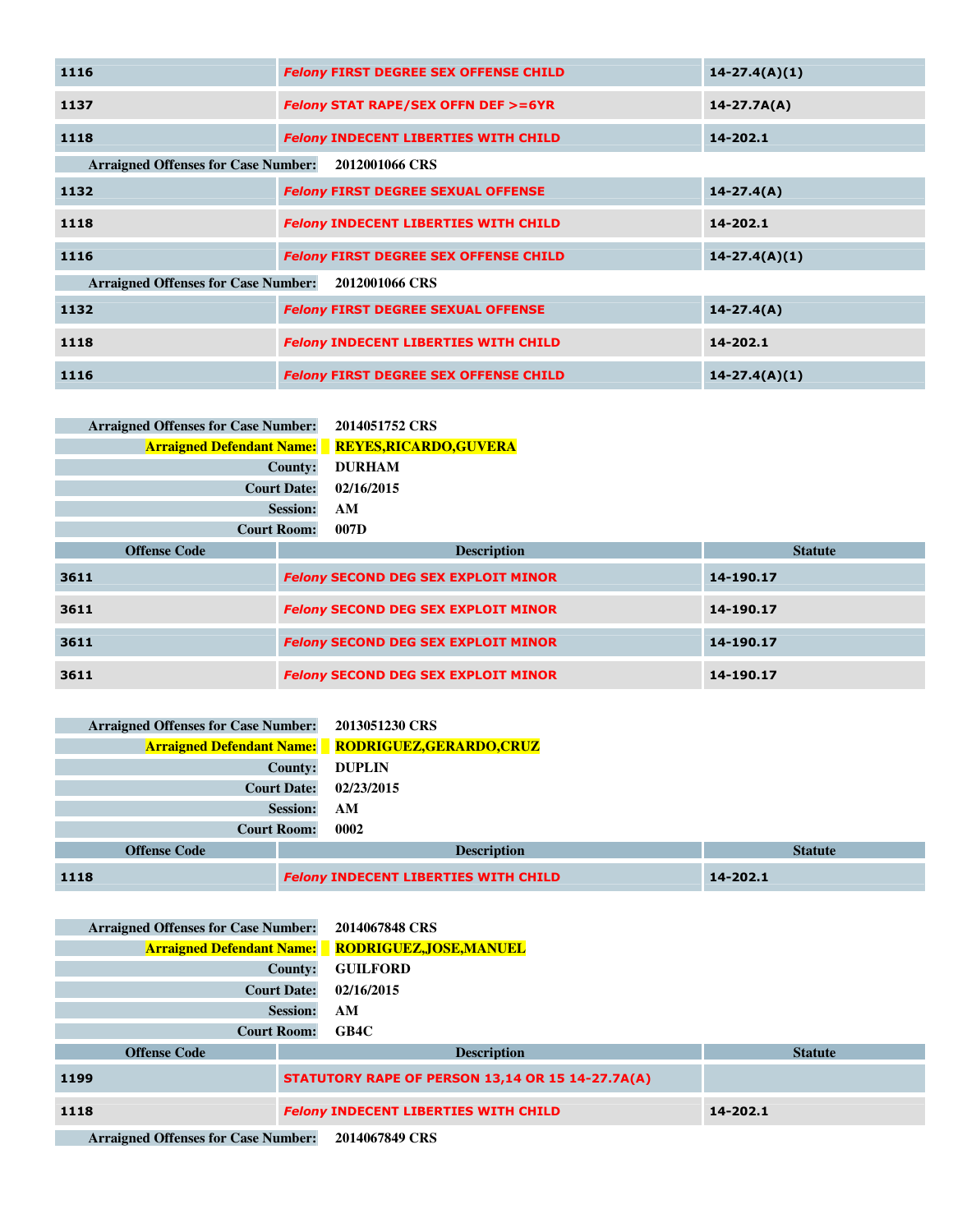| 1199                                               | <b>SEXUAL OFFENSE DEFENDANT&gt;=6 YR 14-27.4(A)</b>         |          |  |
|----------------------------------------------------|-------------------------------------------------------------|----------|--|
| 1118                                               | <b>Felony INDECENT LIBERTIES WITH CHILD</b>                 | 14-202.1 |  |
| Arraigned Offenses for Case Number: 2014067850 CRS |                                                             |          |  |
| 1199                                               | <b>SEXUAL OFFENSE DEFENDANT&gt;=6 YR 14-27.4(A)</b>         |          |  |
| 1118                                               | <b>Felony INDECENT LIBERTIES WITH CHILD</b>                 | 14-202.1 |  |
| Arraigned Offenses for Case Number: 2014067851 CRS |                                                             |          |  |
| 1199                                               | <b>SEXUAL OFFENSE DEFENDANT&gt;=6 YR 14-27.4(A)</b>         |          |  |
| 1118                                               | <b>Felony INDECENT LIBERTIES WITH CHILD</b>                 | 14-202.1 |  |
| Arraigned Offenses for Case Number: 2014067852 CRS |                                                             |          |  |
| 1199                                               | <b>SEXUAL OFFENSE DEFENDANT&gt;=6 YR 14-27.4(A)</b>         |          |  |
| 1118                                               | <b>Felony INDECENT LIBERTIES WITH CHILD</b>                 | 14-202.1 |  |
| <b>Arraigned Offenses for Case Number:</b>         | 2014067853 CRS                                              |          |  |
| 1199                                               | STATUTORY RAPE OF PERSON 13,14 OR 15 14-27.7A(A)            |          |  |
| 1118                                               | <b>Felony INDECENT LIBERTIES WITH CHILD</b>                 | 14-202.1 |  |
| <b>Arraigned Offenses for Case Number:</b>         | 2014067855 CRS                                              |          |  |
| 1199                                               | <b>STATUTORY SEX OFFENSE OF PERSON&gt;=6 YR 14-27.7A(A)</b> |          |  |
| 1118                                               | <b>Felony INDECENT LIBERTIES WITH CHILD</b>                 | 14-202.1 |  |
| Arraigned Offenses for Case Number: 2014067856 CRS |                                                             |          |  |
| 1199                                               | STATUTORY SEX OFFENSE OF PERSON>=6 YR 14-27.7A(A)           |          |  |
| 1118                                               | <b>Felony INDECENT LIBERTIES WITH CHILD</b>                 | 14-202.1 |  |

| <b>Arraigned Offenses for Case Number:</b><br><b>Arraigned Defendant Name:</b> RODRIGUEZ, JUAN | 2002056976 CRS                                                       |                |
|------------------------------------------------------------------------------------------------|----------------------------------------------------------------------|----------------|
| County:                                                                                        | <b>ROWAN</b>                                                         |                |
| <b>Court Date:</b>                                                                             | 02/16/2015                                                           |                |
| <b>Session:</b>                                                                                | AM                                                                   |                |
| <b>Court Room:</b>                                                                             | 0002                                                                 |                |
| <b>Offense Code</b>                                                                            | <b>Description</b>                                                   | <b>Statute</b> |
| 1137                                                                                           | <b>Felony STAT RAPE/SEX OFFN DEF &gt;=6YR</b><br>$14 - 27.7A(A)$     |                |
| 5099                                                                                           | <b>PETITION FOR TERM OF SEX OFFENDER REGISTRATIO14-</b><br>208.12(A) |                |

| <b>Arraigned Offenses for Case Number:</b>                   |                    | 2014050118 CRS                                           |                 |
|--------------------------------------------------------------|--------------------|----------------------------------------------------------|-----------------|
|                                                              |                    | <b>Arraigned Defendant Name:</b> ROMERO, CARLOS, ALFREDO |                 |
|                                                              | County:            | <b>MITCHELL</b>                                          |                 |
|                                                              | <b>Court Date:</b> | 02/23/2015                                               |                 |
|                                                              | <b>Session:</b>    | AM                                                       |                 |
|                                                              | <b>Court Room:</b> | 000A                                                     |                 |
| <b>Offense Code</b>                                          |                    | <b>Description</b>                                       | <b>Statute</b>  |
| 1137                                                         |                    | <b>Felony STAT RAPE/SEX OFFN DEF &gt;=6YR</b>            | $14 - 27.7A(A)$ |
| <b>Arraigned Offenses for Case Number:</b><br>2014050124 CRS |                    |                                                          |                 |
| 1137                                                         |                    | <b>Felony STAT RAPE/SEX OFFN DEF &gt;=6YR</b>            | $14 - 27.7A(A)$ |
| 1137                                                         |                    | <b>Felony STAT RAPE/SEX OFFN DEF &gt;=6YR</b>            | $14 - 27.7A(A)$ |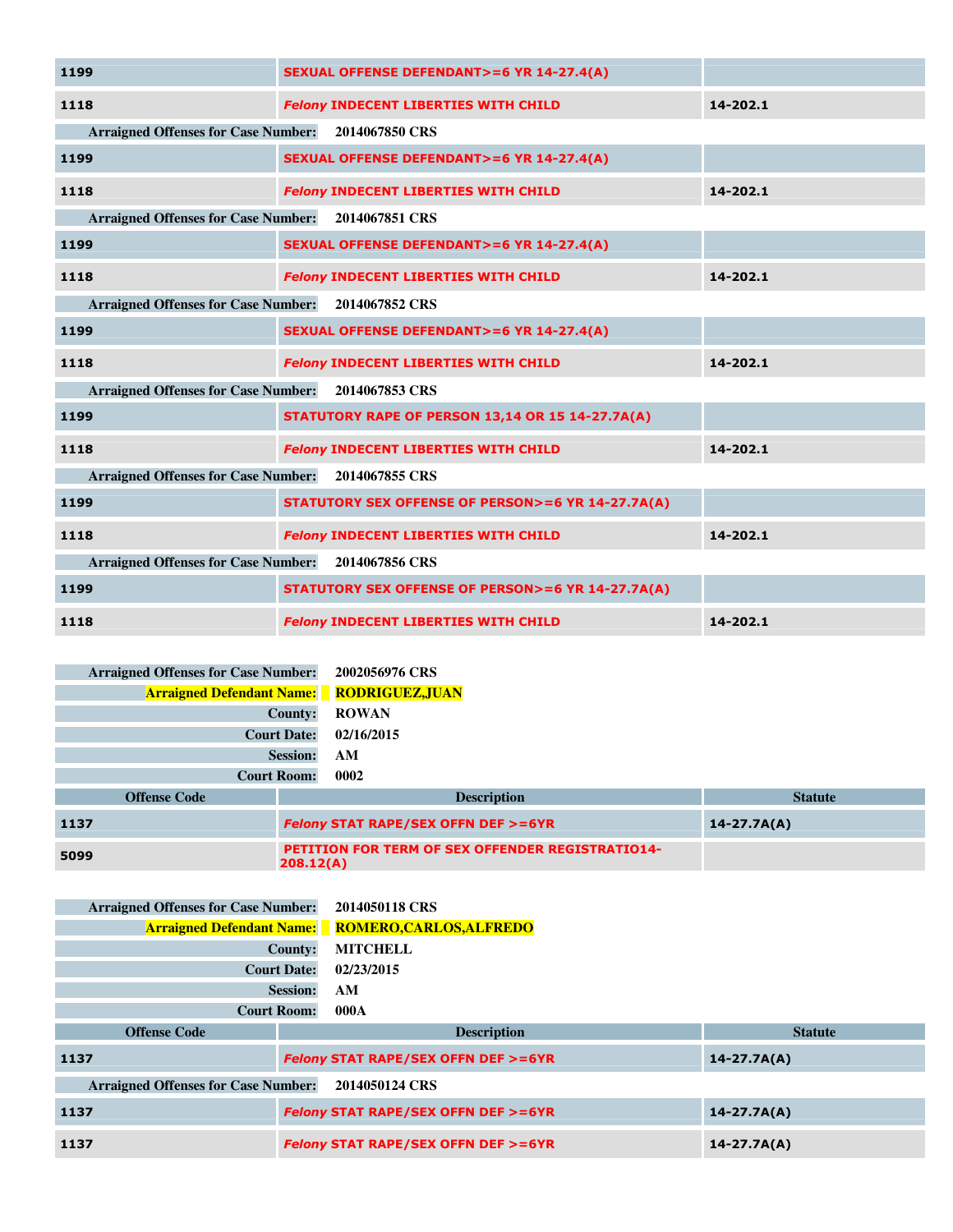| <b>Arraigned Offenses for Case Number:</b>         | 2014222037 CRS                                      |                   |  |
|----------------------------------------------------|-----------------------------------------------------|-------------------|--|
| <b>Arraigned Defendant Name:</b>                   | <b>ROQUE,LEONARDO</b>                               |                   |  |
|                                                    | <b>MECKLENBURG</b><br>County:                       |                   |  |
|                                                    | <b>Court Date:</b><br>02/23/2015                    |                   |  |
|                                                    | <b>Session:</b><br>AM<br>5150<br><b>Court Room:</b> |                   |  |
| <b>Offense Code</b>                                | <b>Description</b>                                  | <b>Statute</b>    |  |
| 3631                                               | <b>Felony INCEST CHILD &lt; 13 DEF &gt;= 4</b>      | $14-178(B)(1)(A)$ |  |
| <b>Arraigned Offenses for Case Number:</b>         | 2014222038 CRS                                      |                   |  |
| 1118                                               | <b>Felony INDECENT LIBERTIES WITH CHILD</b>         | 14-202.1          |  |
| <b>Arraigned Offenses for Case Number:</b>         | 2014222039 CRS                                      |                   |  |
| 1118                                               | <b>Felony INDECENT LIBERTIES WITH CHILD</b>         | 14-202.1          |  |
| <b>Arraigned Offenses for Case Number:</b>         | 2014222040 CRS                                      |                   |  |
| 1118                                               | <b>Felony INDECENT LIBERTIES WITH CHILD</b>         | 14-202.1          |  |
| <b>Arraigned Offenses for Case Number:</b>         | 2014222041 CRS                                      |                   |  |
| 1118                                               | <b>Felony INDECENT LIBERTIES WITH CHILD</b>         | 14-202.1          |  |
| <b>Arraigned Offenses for Case Number:</b>         | 2014222042 CRS                                      |                   |  |
| 1118                                               | <b>Felony INDECENT LIBERTIES WITH CHILD</b>         | 14-202.1          |  |
| <b>Arraigned Offenses for Case Number:</b>         | 2014222043 CRS                                      |                   |  |
| 1118                                               | <b>Felony INDECENT LIBERTIES WITH CHILD</b>         | 14-202.1          |  |
| Arraigned Offenses for Case Number: 2014222044 CRS |                                                     |                   |  |
| 1118                                               | <b>Felony INDECENT LIBERTIES WITH CHILD</b>         | 14-202.1          |  |
| <b>Arraigned Offenses for Case Number:</b>         | 2014222045 CRS                                      |                   |  |
| 1134                                               | <b>Felony SEX OFFENSE - PARENTAL ROLE</b>           | $14 - 27.7(A)$    |  |
| <b>Arraigned Offenses for Case Number:</b>         | 2014222046 CRS                                      |                   |  |
| 1134                                               | <b>Felony SEX OFFENSE - PARENTAL ROLE</b>           | $14 - 27.7(A)$    |  |
| <b>Arraigned Offenses for Case Number:</b>         | 2014222047 CRS                                      |                   |  |
| 1134                                               | <b>Felony SEX OFFENSE - PARENTAL ROLE</b>           | $14 - 27.7(A)$    |  |
| Arraigned Offenses for Case Number: 2014222048 CRS |                                                     |                   |  |
| 1134                                               | <b>Felony SEX OFFENSE - PARENTAL ROLE</b>           | $14 - 27.7(A)$    |  |
| <b>Arraigned Offenses for Case Number:</b>         | 2014222049 CRS                                      |                   |  |
| 3635                                               | <b>Felony RAPE OF A CHILD</b>                       | $14 - 27.2A(A)$   |  |
| Arraigned Offenses for Case Number: 2014222050 CRS |                                                     |                   |  |
| 3635                                               | <b>Felony RAPE OF A CHILD</b>                       | $14 - 27.2A(A)$   |  |
| <b>Arraigned Offenses for Case Number:</b>         | 2014222051 CRS                                      |                   |  |
| 3635                                               | <b>Felony RAPE OF A CHILD</b>                       | $14 - 27.2A(A)$   |  |
| <b>Arraigned Offenses for Case Number:</b>         | 2014000467 CRS                                      |                   |  |
| 3636                                               | <b>Felony SEXUAL OFFENSE WITH A CHILD</b>           | $14 - 27.4A(A)$   |  |
| 1118                                               | <b>Felony INDECENT LIBERTIES WITH CHILD</b>         | 14-202.1          |  |